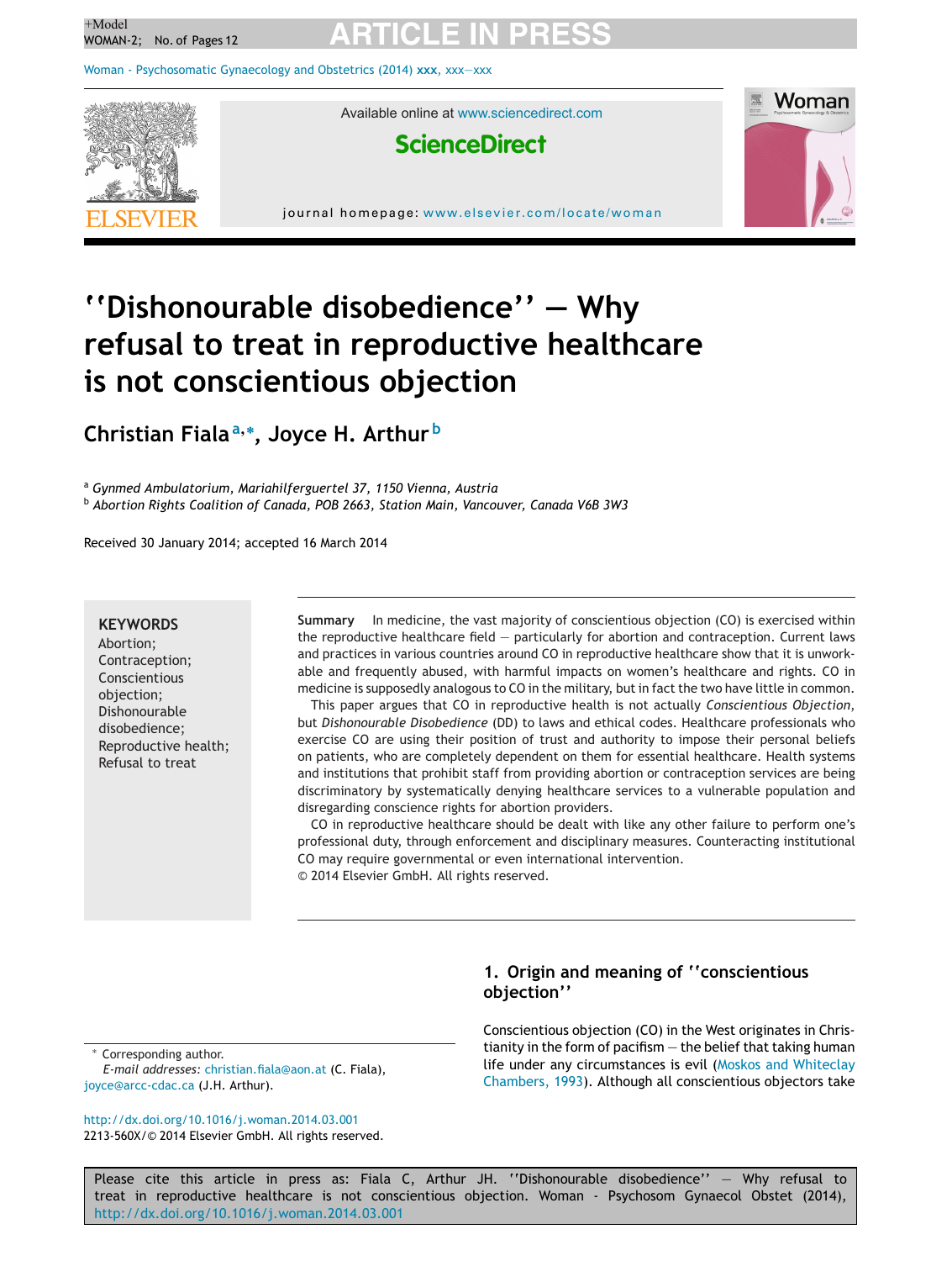their position on the basis of conscience, they may have varying religious, philosophical, or political reasons for their beliefs.

The original expression of conscientious objection was the refusal to perform mandatory military service because of personal or religious moral objections to killing. However, in recent years, the concept has been used by some in the medical profession to refuse to provide services with which they personally disagree, such as euthanasia, abortion, contraception, sterilization, assisted reproduction, and other health services — even when these services are legal and within the scope of their qualifications and practice. In particular, the Catholic Church and the anti-choice movement have co-opted the term ''conscientious objection'' to include the refusal by medical personnel to provide or refer for abortion (and increasingly, contraception), on the grounds that abortion is murder and that actions to oppose it are imperative. As the late Pope John Paul II said ([Pope](#page-10-0) [John](#page-10-0) [Paul](#page-10-0) [II,](#page-10-0) [1995\):](#page-10-0)

*Abortion and euthanasia are thus crimes which no human law can claim to legitimize. There is no obligation in conscience to obey such laws; instead there is a grave and clear obligation to oppose them by conscientious objection*.

Reproductive health is the only field in medicine where societies worldwide accept freedom of conscience as an argument to limit a patient's right to a legal medical treatment. However, CO in medicine is still largely unregulated across Europe (as in the rest of the world) and abuses remain systemic [\(Center](#page-9-0) [for](#page-9-0) [Reproductive](#page-9-0) [Rights,](#page-9-0) [2010\).](#page-9-0)

### **2. Current CO policies and laws**

Most western countries allow healthcare professionals some degree of CO through medical policies or codes of ethics — often called ''refusal clauses'' or ''conscience clauses''. Typically, healthcare personnel can opt out of providing nonemergency care, but only if they promptly refer the patient to someone else who can help them. The Code of Ethics of FIGO (International Federation of Gynecology and Obstetrics) states ([FIGO\):](#page-10-0)

*Assure that a physician's right to preserve his/her own moral or religious values does not result in the imposition of those personal values on women. Under such circumstances, they should be referred to another suitable health care provider. Conscientious objection to procedures does not absolve physicians from taking immediate steps in an emergency to ensure that the necessary treatment is given without delay*.

Many countries have enshrined CO into law ([Heino](#page-10-0) et [al.,](#page-10-0) [2013\):](#page-10-0)

- Austrian law states: *No one may be in any way disadvantaged* . . . *because he or she has refused to perform or take part in such an abortion*. ([Government](#page-10-0) [of](#page-10-0) [Austria,](#page-10-0) [1975\)](#page-10-0)
- France's law says: *A doctor is never required to perform an abortion but must inform, without delay, his/her refusal and provide immediately the name of*

*practitioners who may perform this procedure*. . . *No midwife, no nurse, no paramedic, whatever is required to contribute to an abortion.* . . . *A private health establishment may refuse to have abortions performed on its premises*. ([Government](#page-10-0) [of](#page-10-0) [France,](#page-10-0) [2001\)](#page-10-0)

- Even though the Australian state of Victoria decriminalized abortion in 2008, the new law retains a CO clause: *If a woman requests a registered health practitioner to advise on a proposed abortion, or to perform, direct, authorise or supervise an abortion for that woman, and the practitioner has a conscientious objection to abortion, the practitioner must refer the woman to another registered health practitioner [who] does not have a conscientious objection to abortion*. ([Australasian](#page-9-0) [Legal](#page-9-0) [Information](#page-9-0) [Institute,](#page-9-0) [2010\)](#page-9-0)
- In the United States, almost every state has passed refusal clauses allowing physicians to opt out of providing abortions and other services. In addition, federal law protects doctors and nurses who do not want to perform abortions or sterilizations, and allows health workers to file complaints if they feel discriminated against [\(Huffington](#page-10-0) [Post,](#page-10-0) [2011\).](#page-10-0)

### **3. Abuse of CO**

Once the basic principle of CO is accepted in reproductive healthcare, it becomes impossible to control or limit. Who will be in charge of deciding? Where does it stop? What criteria will determine the limits? Who will enforce it? And what are the sanctions? Currently, legal provisions for CO are routinely abused by anti-choice healthcare personnel [\(Cook](#page-9-0) [and](#page-9-0) [Dickens,](#page-9-0) [2006;](#page-9-0) [Dickens,](#page-9-0) [2006\),](#page-9-0) who are usually not disciplined for it.

Most CO laws and policies require doctors to refer appropriately to another doctor who will provide the service what we call ''limited CO'' — but this often does not happen because many anti-choice healthcare workers believe that even giving information or a referral violates their conscience. Such workers will sometimes break the law or even commit malpractice  $-$  they may refuse outright to refer, make an inappropriate referral to an anti-choice ''counselling'' agency, treat the patient disrespectfully, fail to disclose the services they will not provide or why, refuse to give any information on options, provide misinformation on options, or delay a referral until it is too late for an abortion ([CARAL,](#page-9-0) [2003\).](#page-9-0) For example:

- In Wisconsin, "... a married woman with 4 children sought the morning-after pill at a local pharmacy. Not only did the pharmacist refuse to fill the prescription, he refused to transfer it to another pharmacist or to return the original prescription to the patient.'' ([Grady,](#page-10-0) [2006a\)](#page-10-0)
- In Poland, women who qualify for a legal abortion are entitled to a certificate that they must present to get an abortion, but doctors will often refuse to provide one when they should, or improperly declare a certificate ''invalid'' when one is presented to them [\(Reuters,](#page-10-0) [2007\).](#page-10-0)
- In a Canadian survey [\(CARAL,](#page-9-0) [2003\):](#page-9-0) ''Anti-choice doctors were noted for lying about abortion services, claiming that there was not enough time to do the abortion, or that a hospital might not provide services after eight weeks''.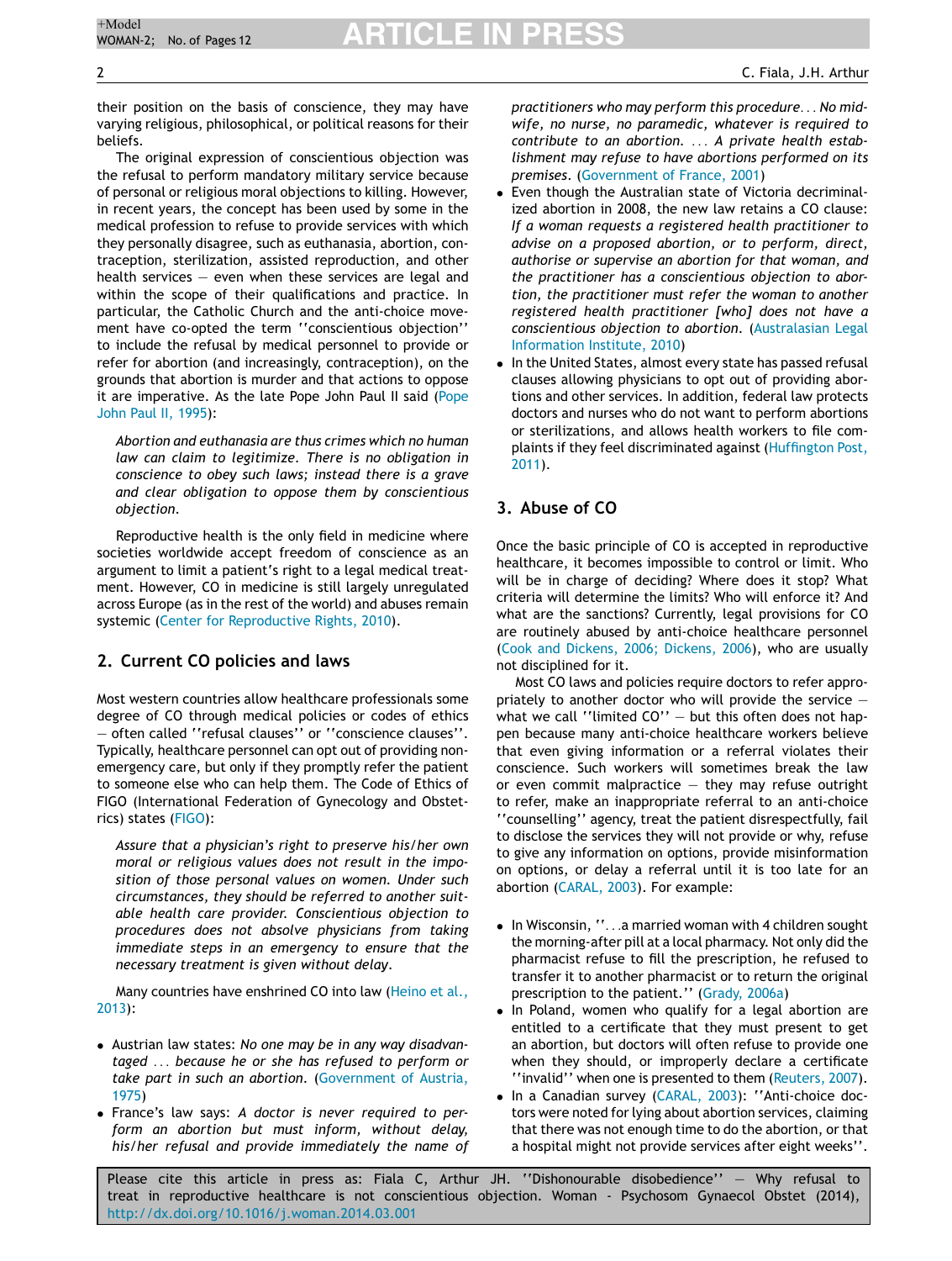#### Conscientious objection: Dishonourable disobedience 3

Not only did many anti-choice doctors flatly refuse to refer women to an abortion provider, they ''sometimes delayed appointments for tests until the pregnancy was too advanced to be eligible for the procedure''. In one instance, a physician told his regular patient that he ''would no longer provide medical care in the future should [she] proceed with an abortion''.

• In Idaho, an anti-choice pharmacist abused the state's conscience law by refusing to dispense Methergine, a non-abortifacient drug that prevents or controls bleeding, because the pharmacist suspected that the woman may have had an abortion. In addition, the pharmacist rudely refused to refer the woman to another pharmacy [\(Miller,](#page-10-0) [2011\).](#page-10-0)

Allowing limited CO rests on the misconception that objecting healthcare personnel will make the required compromises, including referring for abortion or providing accurate information on the procedure. But this relies on trusting people to set aside deeply held beliefs that have already been deemed strong enough to invoke CO, making any compromise far less likely. In fact, objectors often see no moral difference between doing an act and allowing it ([Card,](#page-9-0) [2007\).](#page-9-0) As stated by one anti-choice writer ([McGovern,](#page-10-0) [2009\):](#page-10-0)

*From the perspective of a doctor with a conscientious objection to abortion, referral to another practitioner is like saying, 'I can't rob the bank for you myself. But I know someone down the road who can.' In other words, referral involves becoming complicit in the abortion. It is therefore something that healthcare practitioners with an objection to abortion rightly refuse to do*.

Similar convictions were stated by a Canadian anti-choice pharmacist who refuses to make referrals for emergency contraception prescriptions: ''I will not direct people to a source of life-taking medicine. I cannot collaborate in the modern Holocaust.'' [\(Grady,](#page-10-0) [2006b\)](#page-10-0) Since objectors often view a referral as equivalent to doing the procedure themselves, limited CO is inherently contradictory and therefore unworkable. In effect, a referral requirement tries to mitigate the harm of CO but permits that harm to occur.

CO regulations also require objectors to provide emergency care, but some doctors will risk a woman's death rather than perform an abortion. In Poland, even though abortion is legal to save a woman's life, doctors let a woman die out of concern that treating her for her colon disease might harm the foetus ([Center](#page-9-0) [for](#page-9-0) [Reproductive](#page-9-0) [Rights,](#page-9-0) [2010\).](#page-9-0) In a highly publicized 2012 case, Savita Halappanavar died of sepsis in an Irish hospital three days after doctors refused to end her doomed pregnancy because her foetus still had a heartbeat ([Berer,](#page-9-0) [2013\).](#page-9-0)

In any case, the legal requirement to provide a service in a life-threatening situation is unworkable by definition. It is usually impossible to determine with certainty whether any medical case is truly life-endangering and to what degree until the patient actually dies. Differing medical opinions on the risk of death means that some will advise a ''wait and see'' approach until it is too late. When it comes to abortion, the loudest voices urging a delay are often guided by personal beliefs, not medical knowledge and skills, especially in restrictive social environments hostile to abortion rights.

Granting the basic right to CO sets a precedent that can lead to dramatic extensions of CO to other areas, as well as confusion on where to draw the line. The George W. Bush administration tried to expand the legal right of CO to any public healthcare worker in the U.S. for almost any reason. Although the regulation was mostly rescinded by President Obama in 2011, it represented a serious abuse of CO because of the potential for inflicting increased harms on ever-larger numbers of patients. Further, when the U.S. government included a provision requiring full coverage of contraception in its landmark healthcare legislation enacted in 2012, it triggered many lawsuits from religious organizations and private companies, claiming that paying for their employees' birth control would violate their faith. The issue will likely end up at the Supreme Court because of ''strong disagreements'' at lower court levels [\(Bronner,](#page-9-0) [2013\),](#page-9-0) potentially leaving millions of women at the mercy of their employers' religious beliefs.

In an article on refusal clauses, the radical American group ''Priests for Life'' hopes to expand the right of CO to everyone [\(Pavone,](#page-10-0) [2002\):](#page-10-0)

*There is certainly a strong defense here for those who are opposed to abortion to refuse to service abortion facilities. Let this witness begin, from plumbers, electricians, office supply companies, delivery services, printing companies, lawn and garden companies, snow removal services, computer consultants, office machine repair services, sanitation workers, roofing companies, taxi drivers, security companies, lock and key companies, cleaning and maintenance services, sign and fence companies, food services, exterminators, and every other conceivable service*!

A 2010 report on CO presented at the Council of Europe ([Council](#page-9-0) [of](#page-9-0) [Europe](#page-9-0) [Parliamentary](#page-9-0) [Assembly,](#page-9-0) [2010\)](#page-9-0) explains CO abuses by highlighting problems at the health system level, specifically, the omission of mechanisms to ensure access to abortion:

*In practice, various factors can lead to situations where women's access to lawful medical care is affected. The mostly widely observed reasons are the lack of oversight mechanisms ensuring the implementation of existing legal provisions and policies, the non-respect of legal duties with regard to the information of patients, the absence of regulations requiring or facilitating timely action (notification of conscientious objection, appeals processes, etc.), as well as the lack of regulation regarding the scope of conscientious objection provisions*.

Perhaps defining and enforcing CO regulations more consistently could mitigate the abuse of CO and help more patients access services they are entitled to. However, we argue that the systemic abuse of CO is not a mere sign of an imperfect world; rather, it indicates that such abuse is inherent in the very acceptance of CO, making laws and policies on limited CO essentially unenforceable. Endorsing CO means endorsing the principle that individual beliefs trump the health and lives of people who need a medical service.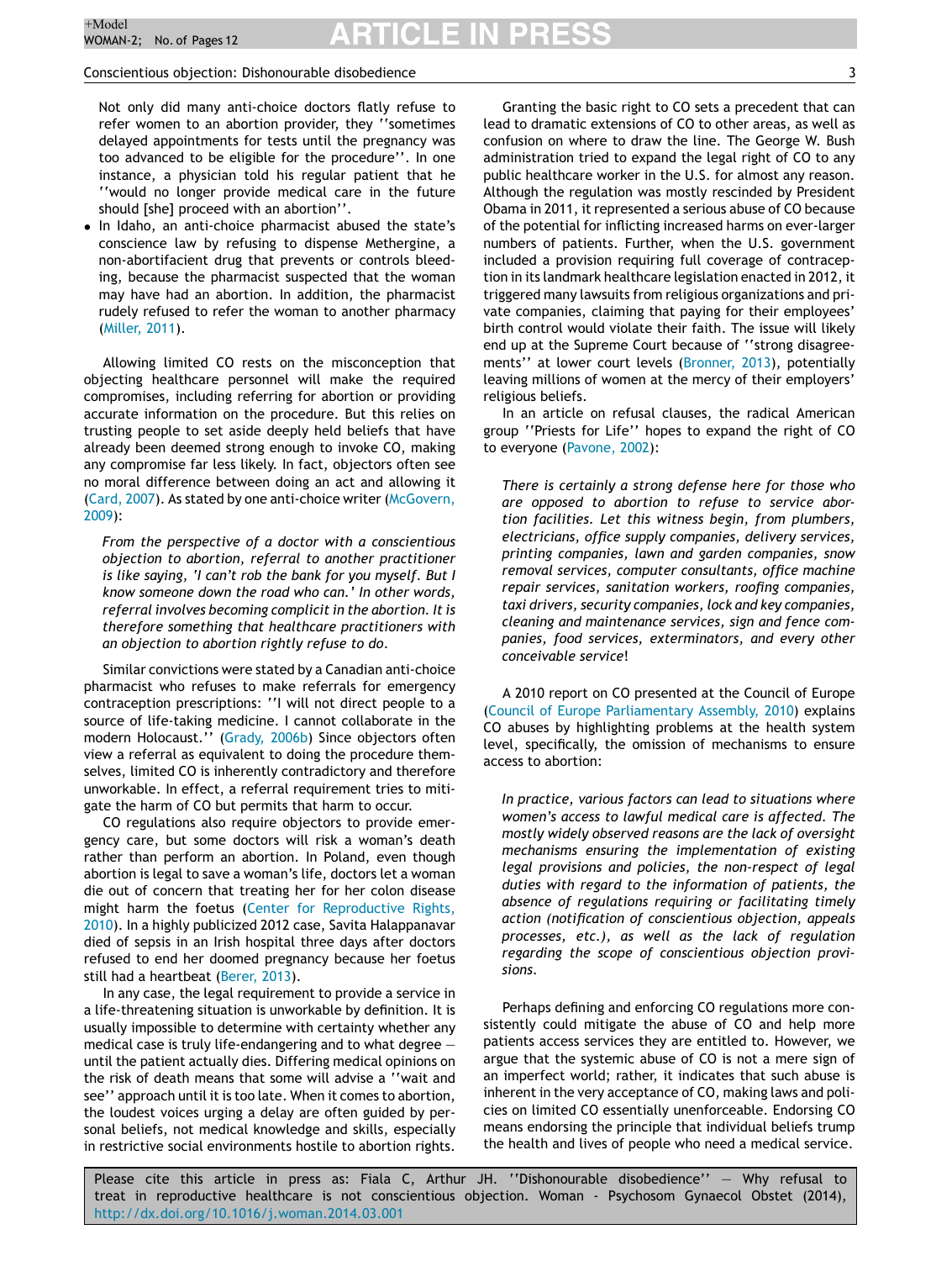### **4. CO in military service vs reproductive healthcare**

The ethical obligation to serve the public is integral to the practice of medicine, the legal profession, and the military. Those who enter these ''helping professions'' are expected to subordinate their own interests and beliefs in order to serve others, even those they dislike or disagree with [\(Dickens,](#page-9-0) [2009\).](#page-9-0) For example, doctors risk infection to treat others, lawyers defend heinous criminals, and soldiers risk death and must kill others when they go to war.

The refusal to kill in a war may well be morally defensible, but as an act that compromises a country's objectives in war (such as self-defense), it is also considered socially irresponsible and unacceptable. Historically, military objectors have been harshly penalized, often with imprisonment or even execution. Most western countries today protect CO for military service, but objectors must still justify their stance, are often required to undergo a rigorous review process, and are frequently punished [\(National](#page-10-0) [Peace](#page-10-0) [Museum,](#page-10-0) [2006\).](#page-10-0) At the least, they are required to assume other burdens to compensate for their refusal.

In contrast, the ''right'' to CO in reproductive healthcare is widely accepted, even though refusing to provide an abortion for a woman in the difficult situation of an unwanted pregnancy has adverse consequences for her, not the objector. Not only does it negate a woman's self-determination, it could harm her health and can result in unwanted children. Yet healthcare professionals usually face no obligation to justify their refusals, rarely face any disciplinary measures, retain their positions, and even have their objection protected by law. Health systems that refuse to provide abortion services similarly face no national or international sanctions, even though that refusal contributes to significant maternal mortality and morbidity in many parts of the world ([World](#page-11-0) [Health](#page-11-0) [Organization,](#page-11-0) [2011;](#page-11-0) [Council](#page-11-0) [of](#page-11-0) [Europe](#page-11-0) [Parliamentary](#page-11-0) [Assembly,](#page-11-0) [2008a\).](#page-11-0)

Some argue that abortion is a type of killing (of the foetus or embryo) and therefore CO is just as relevant in medicine as in the military. However, killing a living person in war cannot be equated with stopping the development of a gestational sac or foetus. The latter has only the potential to become a person — it is still an inseparable and fully dependent part of a woman's body and not an individual human being. Embryos and foetuses are rarely given the same legal status as a born person, except in a handful of countries like Poland and Nicaragua where the Catholic Church hierarchy imposes its doctrines on the legal system. Further, the alleged parallel in terms of refraining from killing is turned upside down for CO in reproductive healthcare. Abortion and contraception preserve the health and lives of women, while those practicing CO put women's lives at risk and sometimes even sacrifice them [\(Attie](#page-9-0) [&](#page-9-0) [Goldwater](#page-9-0) [Productions,](#page-9-0) [2005\).](#page-9-0)

CO in a military context is generally only invoked when military service is compelled via a draft, by ordinary citizens who have no power over others. In contrast, healthcare professionals are not forced into being a doctor, nurse, or pharmacist, and doctors are not compelled to be gynaecologists. They enter such careers of their own free will after successfully competing for training and positions, knowing in advance the full range of duties they will be expected to perform and their responsibility to patients who depend on them. This powerimbalance between healthcare professionals and patients is a reversal of that between foot soldiers and their commanders. The legitimate exercise of CO can only be by the powerless against the powers-that-be  $-$  not by the privileged against regular people who rely on them for essential services.

## **5. Impacts of CO on women's healthcare**

Because reproductive healthcare is largely delivered to women, CO in this field has implications for women's human rights and constitutes discrimination. Women are often expected to fulfil a motherhood role, so they frequently face ignorance, disapproval, or even hostility when requesting abortion. In these circumstances, the exercise of CO becomes a paternalistic initiative to compel women to give birth.

Refusals to provide emergency contraception also force women to risk unwanted pregnancy, while referrals to other pharmacies can cause delays that reduce the effectiveness of the medication. Prescriptions for birth control or emergency contraception have been refused by anti-choice pharmacists in the U.S. [\(Planned](#page-10-0) [Parenthood](#page-10-0) [\(Affiliates](#page-10-0) [of](#page-10-0) [New](#page-10-0) [Jersey\),](#page-10-0) [2005\)](#page-10-0) and occasionally in other countries such as the U.K. ([Brooke,](#page-9-0) [2010\)](#page-9-0) and New Zealand [\(Sparrow,](#page-11-0) [2012\).](#page-11-0) At least six U.S. states explicitly allow pharmacists to refuse to dispense contraception [\(Guttmacher](#page-10-0) [Institute,](#page-10-0) [2013a\).](#page-10-0) As with abortion, refusals to dispense contraception are not a mere inconvenience to women, but cause genuine harm to their reproductive autonomy, their sense of security, and their moral identity as people who deserve to be treated respectfully when requesting sexual and reproductive health services ([McLeod,](#page-10-0) [2010\).](#page-10-0) Public confrontations with objecting pharmacists compromise patient confidentiality and can shame or humiliate women.

The presumption that only a small minority of healthcare professionals will exercise CO and that others will be available to perform the medical service places limited CO on a foundation of shifting sand, further revealing its contradictory and dangerous nature. Indeed, CO can become quite widespread, leaving women without access to services across entire regions. In Italy, 69% of all gynaecologists refuse to perform abortions, with the figure rising to over 80% in some regions [\(Italy](#page-10-0) [Ministry](#page-10-0) [of](#page-10-0) [Health,](#page-10-0) [2007—2008\).](#page-10-0) In Austria, abortion providers must travel from Vienna to Salzburg once a week to do abortions at one public hospital, because gynaecologists in the region invoked CO after intense pressure from the Catholic Church and anti-choice groups. Abortion is unavailable elsewhere in Salzburg or the surrounding county ([Fiala,](#page-9-0) [2013\).](#page-9-0)

The example of South Africa is an important lesson in the anti-democratic nature of CO and the negative impact it can have on women. Abortion was illegal during Apartheid, and one of the first actions of the newly elected democratic government was to legalize abortion to improve women's health (in 1996). But religious groups mounted campaigns against abortion that significantly reduced the number of willing providers. As a result, most of the healthcare professionals who should be responsible for performing abortions refuse to participate. Because of the latitude given to CO in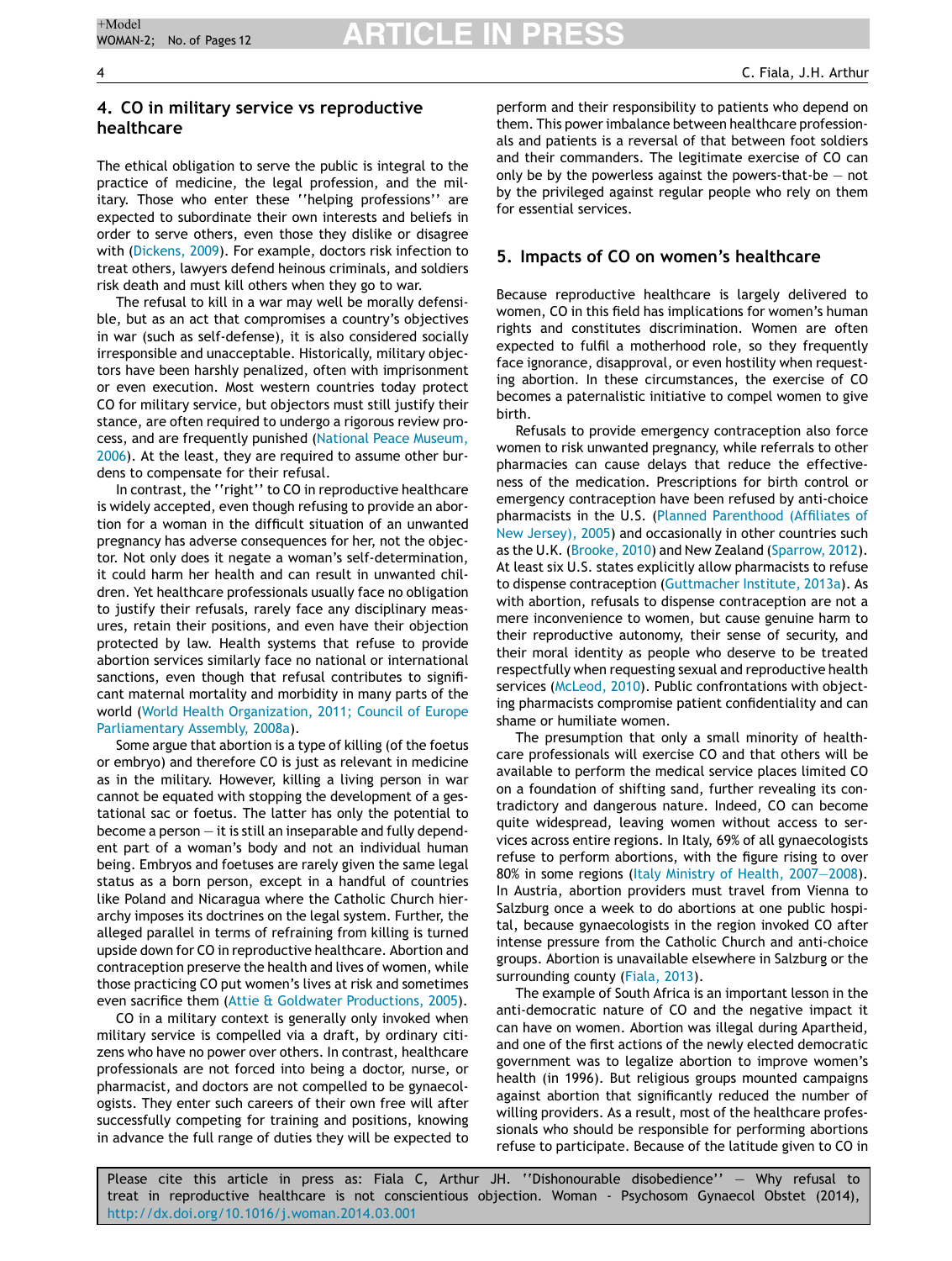#### Conscientious objection: Dishonourable disobedience 5

South Africa, almost a third of South African women believe abortion is still banned, illegal abortions appear to be more common than legal ones ([van](#page-11-0) [Bogaert,](#page-11-0) [2002\),](#page-11-0) and women who show up at public hospitals with complications are often mistreated and shamed ([SANGONeT,](#page-10-0) [2012\).](#page-10-0)

In countries with a minority of anti-choice doctors, women may suffer worse hardship than a short delay and a minor inconvenience, even if the doctor makes a referral. Women may be burdened with additional costs, such as for travel or daycare, and may need to take more time off work — if they can find and get to another doctor or clinic. Delayed access to abortion can also result in significant morbidity. Waiting extra weeks or even months for the procedure increases the medical risk of abortion and may require a more complicated method (for example, D&C instead of vacuum aspiration) ([Cheng,](#page-9-0) [2008\).](#page-9-0) Further, the delay may lead to debilitating symptoms such as severe nausea and psychological distress from a developing pregnancy they want to terminate. They may also need to hide the pregnancy from employers, friends, and family members.

Low-income and rural women are hurt the most by the exercise of CO, because such women may not have the resources to seek services elsewhere. It also disproportionately affects women from ethnic minorities, and women who experience intimate partner violence or sexual violation, who are twice as likely to need abortion services than women who don't experience such violence [\(World](#page-11-0) [Health](#page-11-0) [Organization,](#page-11-0) [2013\).](#page-11-0)

Finally, allowing CO for abortion ignores the realities of poor abortion access and the negative impact of allowing CO in that environment. Abortion is probably the most heavily restricted medical procedure in the world, despite it being one of the most common — and one that only women need, often desperately. In such a context, governments and health systems have an even greater obligation to ensure that abortion care is fully available and accessible. Instead, abortion is frequently singled out as the main or only target for CO in many countries, reducing access even further.

#### **6. Impacts of CO on women's autonomy and human rights**

Abortion is a necessary health intervention, as well as highly ethical. Women with wanted pregnancies can experience serious medical or fetal complications to the point where abortion becomes the ''standard of care'' — a medically required, evidence-based service that any practitioner should be expected to provide. CO undermines the standard of care by preventing patients from receiving accurate and unbiased information about their treatment options, and by inhibiting their ability to access such care [\(Weitz](#page-11-0) [and](#page-11-0) [Berke](#page-11-0) [Fogel,](#page-11-0) [2010\).](#page-11-0)

Termination of unwanted pregnancy is ethical because women do so only if they don't see any responsible way to care for that potential child. It protects their families and their future, since women may have existing children that they can barely afford to care for, or they may want to delay their first child until they finish school [\(Finer](#page-9-0) et [al.,](#page-9-0) [2008\).](#page-9-0) Their decision is well-thought out and based on personal circumstances that only they can fully appreciate. Once the decision to terminate is made, most women will go to great lengths to carry it out, regardless of the law or the risk to their safety. Globally, 40% of all pregnancies are unintended ([Guttmacher](#page-10-0) [Institute,](#page-10-0) [2011\).](#page-10-0) Over a quarter of all pregnant women will have either an abortion or an unwanted birth ([Koyama](#page-10-0) [and](#page-10-0) [Williams,](#page-10-0) [2005\),](#page-10-0) but 49% of the 43.8 million abortions that take place every year are unsafe and mostly illegal ([Sedgh](#page-10-0) et [al.,](#page-10-0) [2012\).](#page-10-0) An estimated 47,000 women die annually from unsafe abortion ([Shah](#page-10-0) [and](#page-10-0) [Ahman,](#page-10-0) [2010\)](#page-10-0) and 8.5 million are injured [\(Guttmacher](#page-10-0) [Institute,](#page-10-0) [2010\).](#page-10-0) This is why legalizing abortion has a dramatic impact on saving women's lives and improving their health, a phenomenon that has been demonstrated in dozens of countries over the last few decades. Internationally, women have established human rights and constitutional equality in most western countries, and the exercise of CO infringes those rights. Access to abortion (and contraception) frees women to pursue an education and career and to participate fully in public life, thereby advancing their equality, liberty, and other human rights. It allows women to better plan and provide for their families (well over half of all women requesting an abortion already have at least one child ([Guttmacher](#page-10-0) [Institute,](#page-10-0) [2013b\)\)](#page-10-0), which also benefits the entire community and society. Births of unwanted children can be detrimental to women who were denied abortion (and to their families), leading to a higher risk of poverty, health complications, and domestic violence ([Foster](#page-10-0) et [al.,](#page-10-0) [2012\).](#page-10-0) Unwanted children themselves are at higher risk for lifelong dysfunction, including child abuse or neglect, emotional handicaps, and stunted intellectual and educational development ([Arthur,](#page-9-0) [1999;](#page-9-0) [David,](#page-9-0) [2011\).](#page-9-0)

Further, the decision to have an abortion is closely linked to social and economic circumstances, and the support or sanction of the societies that women live in. Women are much more likely to experience unintended pregnancy and seek abortion if they are adolescents, live in poverty, have chaotic lives or an abusive partner, or have poor access to contraception ([Major](#page-10-0) et [al.,](#page-10-0) [2009\).](#page-10-0)

Historically, one of the prime objectives of past governments was to increase their population, with little if any consideration for the quality of life of women and their children. Former monarchies, dictatorships, and warleading countries wanted soldiers to increase their empires and serve as cannon fodder ([Museum](#page-10-0) [of](#page-10-0) [Contraception](#page-10-0) [and](#page-10-0) [Abortion,](#page-10-0) [1916\).](#page-10-0) This fundamental conflict between the state and the individual resulted in laws in almost every country that essentially forced women to have more children than they wanted. Much progress has been made over the last century, with many countries liberalizing their abortion laws. In 2010, the United Nations Special Rapporteur on the Right to Health called for immediate decriminalization of abortion around the world because legal restrictions had discriminatory and stigmatizing effects and violated the right to health by leading to preventable deaths and injuries ([United](#page-11-0) [Nations](#page-11-0) [General](#page-11-0) [Assembly,](#page-11-0) [2011\).](#page-11-0) Canada already struck down its law entirely in 1988 and never replaced it, proving that criminal abortion laws are unnecessary and counter-productive. The Supreme Court of Canada said: ''Forcing a woman, by threat of criminal sanction, to carry a fetus to term unless she meets certain criteria unrelated to her own priorities and aspirations, is a profound interference with a woman's body and thus a violation of her security of the person.'' [\(Abortion](#page-9-0) [Rights](#page-9-0) [Coalition](#page-9-0) [of](#page-9-0) [Canada,](#page-9-0) [2013\)](#page-9-0)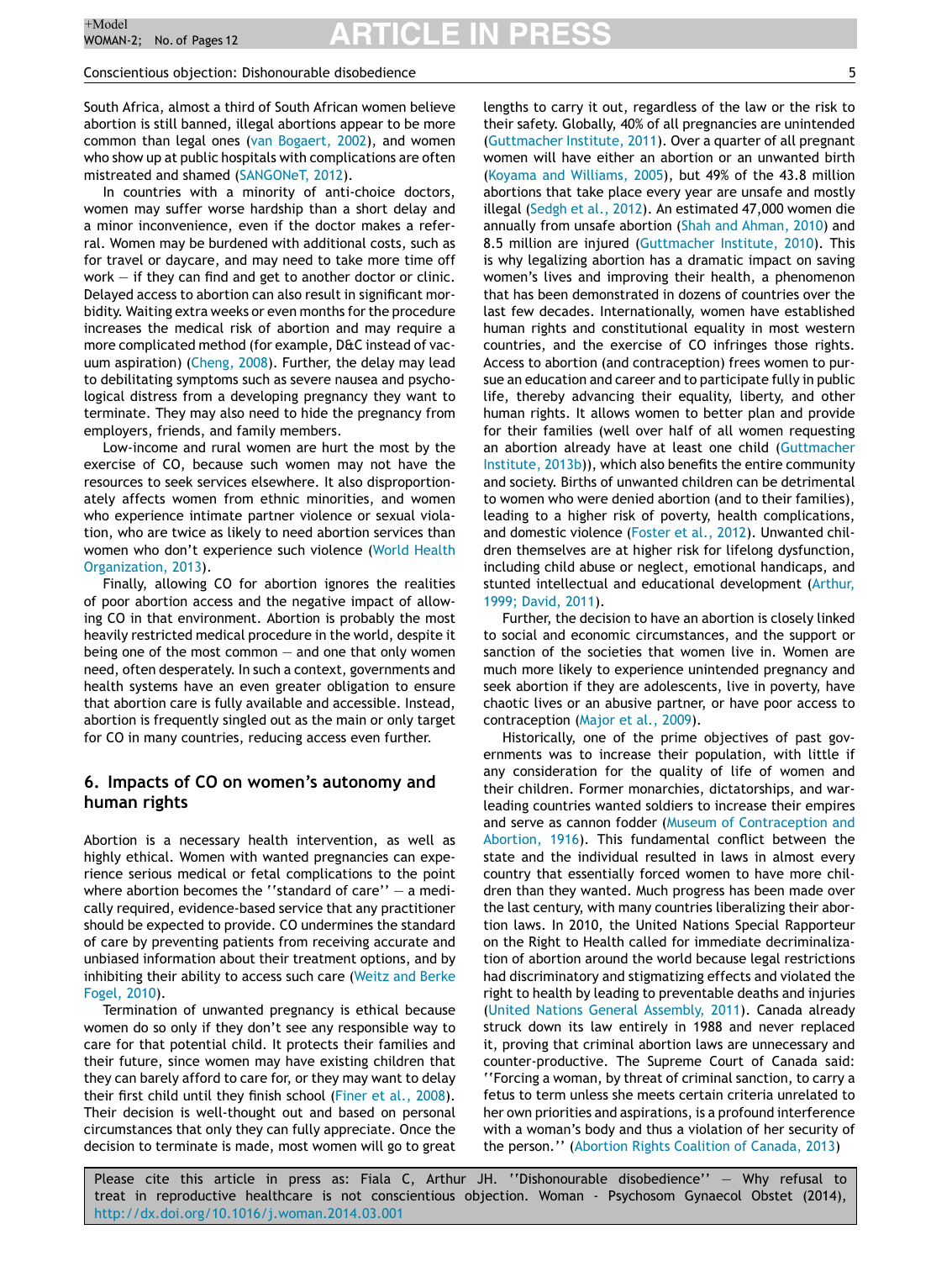In western countries today, the anti-choice movement wants women to bear children to reverse declining population levels and mitigate the effects of an ageing demographic. Invoking CO is one strategy to achieve this goal. But history provides ample evidence of the ineffectiveness of such restrictive strategies and the catastrophic consequences they lead to. Perhaps the most well-known ''social experiment'' took place in Romania between 1966 and 1990. Former dictator Nicolae Ceausescu decided to increase the population by criminalizing contraception and abortion. Women were even subjected to regular gynaecological examinations to detect any pregnancy. But underground abortion networks mushroomed (as they do in any society where abortion is banned), and over the course of 20 years, an estimated 10,000 women died needlessly from illegal abortions alone. As a consequence of many unwanted pregnancies carried to term, state orphanages were overwhelmed with tens of thousands of children abandoned every year, most of whom ended up living on the street [\(U.S.](#page-11-0) [Embassy,](#page-11-0) [2001;](#page-11-0) [Westend](#page-11-0) [Film+TV](#page-11-0) [Produktion,](#page-11-0) [2004\).](#page-11-0)

Anti-choice objections to providing abortions are based on a denial of this evidence and historical experience. The provision of safe, legal abortion is a vital public interest that negates any grounds for CO.

## **7. Impacts of CO on abortion provision**

The exercise of CO can exacerbate the lack of access to abortion care by further reducing the pool of providers. Even pro-choice doctors may decline to or be unable to provide abortion care for a variety of other reasons besides CO, most of which are unique to abortion because of its politicized nature.

The stigma and misconceptions around abortion turn CO into an attractive solution for individual healthcare providers (ironically reinforcing those negative attitudes and beliefs). Allowing CO also encourages opportunistic refusals — doctors who are ambivalent about abortion may begin to adopt CO when given that option, making it very difficult to stop its growth [\(Millward,](#page-10-0) [2010\).](#page-10-0) The refusal to perform or assist with abortion is often not even related to personal beliefs. Most pro-choice doctors who should or could perform abortions (obstetricians/gynaecologists and general practitioners) never do them, frequently because they fear that their reputation or livelihood will suffer because of social stigma. In North America, the atmosphere of fear and intimidation created by anti-choice extremists has worsened the provider shortage. The well-publicized violence against providers gives doctors ample reason to back away from performing abortions, irrespective of their personal beliefs.

Doctors who invoke CO to not perform abortions can benefit professionally by spending more of their time delivering more ''reputable'' or higher status treatments compared to their abortion-providing colleagues. As a result, they can escape stigma and boost their careers, reputations, and salaries.

Doctors who nevertheless want to provide abortion care may be prevented from doing so by their healthcare institution or employer for a variety of reasons, or by a lack of support from their collegial and social networks [\(Joffe,](#page-10-0)

[2009\).](#page-10-0) Physicians cite obstacles such as an anti-choice climate in their workplace, and widespread ''no-abortion policies'' that exist in many hospitals and private practices [\(Coletti,](#page-9-0) [2011\),](#page-9-0) which may threaten health care providers with instant dismissal if they provide any banned treatment. Further, many doctors are simply unable to find work or training opportunities in an environment where abortion is legally restricted and stigmatized.

Lack of training and expertise is a common reason for not doing abortions, even though early abortion is a simple procedure and doctors routinely treat miscarriage using the same techniques as for surgical abortion. In general though, specific medical school training in common abortion techniques such as vacuum aspiration is often inadequate or non-existent, even in many western countries ([Koyama](#page-10-0) [and](#page-10-0) [Williams,](#page-10-0) [2005\).](#page-10-0)

When access to abortion care is reduced, restricted, and stigmatized in so many ways, allowing any degree of CO adds further to the already serious abrogation of patients' rights and medical ethics.

### **8. Institutional CO and violation of pro-choice right to conscience**

Most CO laws and policies shield only healthcare professionals who refuse to participate in a given medical service like abortion, but fail to protect those who are ready to perform such interventions. Bioethicist Bernard Dickens refers to the stance of pro-choice healthcare workers as ''conscientious commitment,'' pointing out that ''religion has no monopoly on conscience''. For example, many doctors and healthcare personnel working in illegal settings around the world have provided safe abortions to women in desperate need. ''Conscientiously committed practitioners often need courage to act against prevailing legal, religious, and even medical orthodoxy following the honourable medical ethic of placing patients' interests above their own.'' [\(Dickens,](#page-9-0) [2008\)](#page-9-0) Such practitioners deserve legal and institutional protection for their commitment to their patients. Physician Lisa H. Harris has also recognized that caregivers may be compelled by conscience to provide abortion services, noting that the one-sided ''equation of conscience with non-provision of abortion contributes to the stigmatization of abortion providers,'' leading to provider shortages and even harassment and violence [\(Harris,](#page-10-0) [2012\).](#page-10-0)

A prime example of negating a pro-choice right to conscience is when health systems such as Catholic hospitals claim the right to exercise their ''conscience'' by refusing to perform some reproductive health services, and then imposing that on all their staff and patients regardless of differing personal beliefs. Such policies may even be unwritten because they are based on the personal religious beliefs of hospital administrators [\(Nowicka,](#page-10-0) [2008\).](#page-10-0) In Austria, almost all hospitals, both Catholic and public, refuse to provide legal abortions [\(Wimmer-Puchinger,](#page-11-0) [1995\),](#page-11-0) and the director of a Catholic hospital even admitted in a media interview that a doctor would be fired for performing an abortion [\(Pongauer](#page-10-0) [Nachrichten,](#page-10-0) [2004\).](#page-10-0)

However, many Catholic healthcare personnel believe they are helping women and saving lives by providing abortions, and that being prohibited from doing so  $-$  even to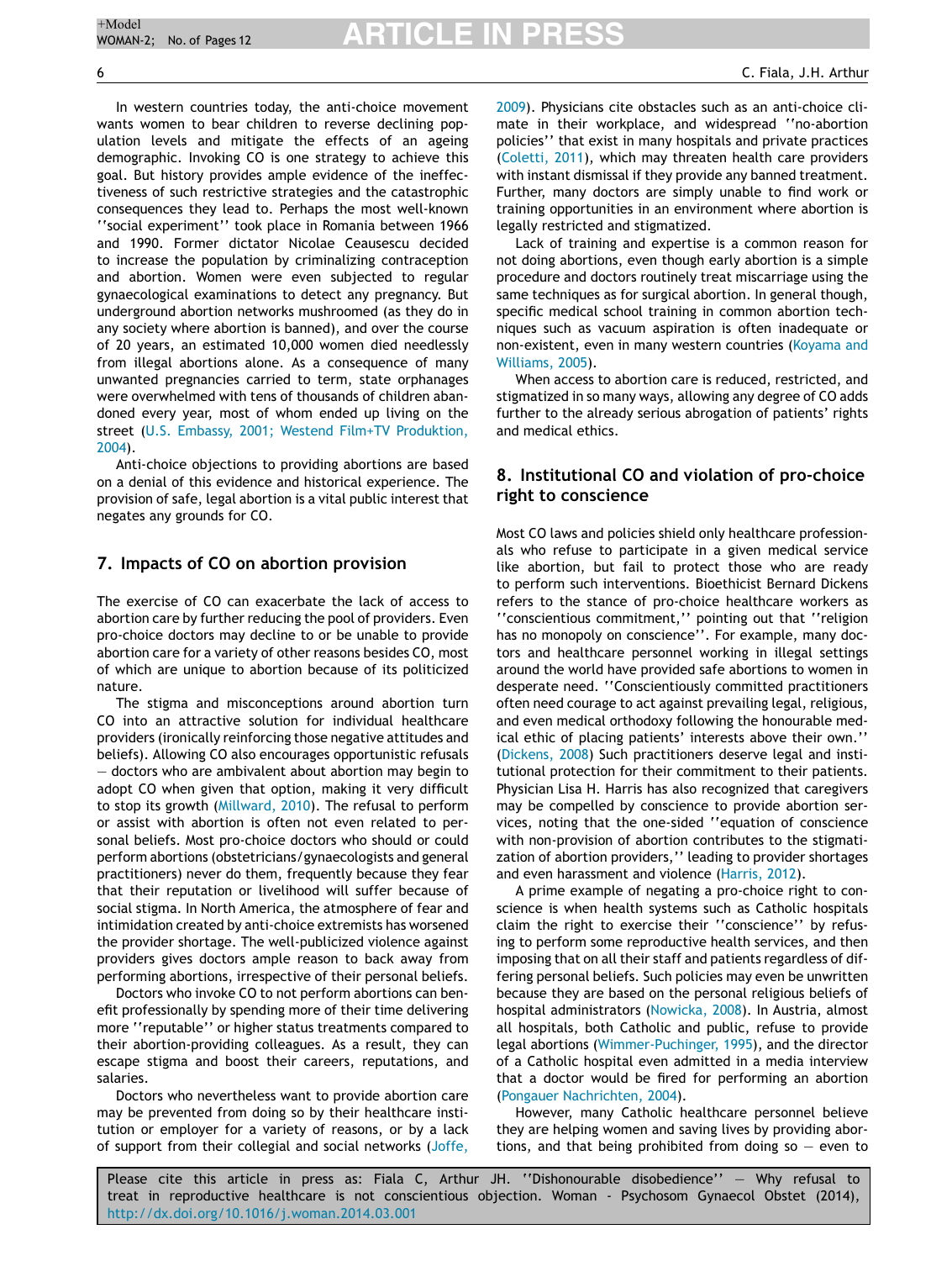#### Conscientious objection: Dishonourable disobedience 7

save a woman's life — would be a violation of their own religious beliefs, as well as medical ethics and the directive to ''do no harm''. Indeed, 37% of obstetricians/gynaecologists who practice in religiously affiliated institutions have had a conflict with their institution over its doctrinal-based policies (not just abortion), including 52% of Ob/Gyns in Catholic institutions ([Stulberg](#page-11-0) et [al.,](#page-11-0) [2012\).](#page-11-0)

At a Catholic hospital in Arizona, a nun in charge of the hospital's ethics committee was ''automatically excommunicated'' and ''reassigned'' after she decided to save a woman's life by providing an emergency abortion. As further punishment, the local bishop even revoked the hospital's Catholic designation [\(Associated](#page-9-0) [Press,](#page-9-0) [2010\).](#page-9-0) In Germany, two separate Catholic hospitals refused to give a raped woman a gynaecological examination to preserve evidence, or even any counseling or support. Staff had been threatened with dismissal for treating her, because the hospitals wanted to avoid having to offer advice on abortion or emergency contraception [\(The](#page-11-0) [Local](#page-11-0) [\(Germany\),](#page-11-0) [2013\).](#page-11-0)

American women experiencing an ectopic pregnancy or miscarriage have been denied emergency life-saving treatment by religiously affiliated hospitals, in violation of accepted medical standards and federal laws ([National](#page-10-0) [Women's](#page-10-0) [Law](#page-10-0) [Center,](#page-10-0) [2011\).](#page-10-0) Ectopic pregnancies, in which the embryo implants outside the uterus, are life-threatening to women. The pregnancy cannot be saved under any circumstance, so the standard of care is to immediately administer the drug methotrexate or to surgically remove the pregnancy. But because methotrexate is also used for abortion, Catholic hospitals refuse to provide it. Instead, they frequently force women to wait until their fallopian tube ruptures, increasing the woman's suffering and putting her life and future fertility at serious risk.

When CO is invoked by a health system on behalf of all its employees, it will likely impede women's access to sexual and reproductive health services far more than CO by individual doctors. In smaller communities, religiously based hospitals are often the only facility around, which reduces or eliminates access to a range of reproductive health services (female sterilization, emergency contraception, abortion etc.) for the entire region. This abandons local women to risk needless suffering or even death if they require essential reproductive healthcare [\(Berer,](#page-9-0) [2013;](#page-9-0) [Catholics](#page-9-0) [for](#page-9-0) [a](#page-9-0) [Free](#page-9-0) [Choice,](#page-9-0) [2003\).](#page-9-0) The woman's religion or beliefs are disregarded by the institution, even though Catholic women in the U.S. have abortions at the same rates as non-Catholics, and 98% have used a form of contraception banned by their Church ([Catholics](#page-9-0) [for](#page-9-0) [Choice,](#page-9-0) [2011\).](#page-9-0) Further, institutional CO sanctions only one sectarian religious view among many, since most organized religions, including Catholicism, have liberal streams of thought that support the right to abortion in some or most cases [\(Maguire](#page-10-0) [Daniel,](#page-10-0) [2001\).](#page-10-0) Despite this, most religiously affiliated institutions that exercise CO are publicly funded and serve entire communities with diverse views. In effect, female citizens of countries with government-funded healthcare are paying taxes to support a discriminatory system that denies them essential care based on their child-bearing capacity.

An amended resolution allowing institutional CO was forced through by anti-choice voting members in October 2010 at the Council of Europe, via a series of political tactics that subverted a democratic vote. The original resolution

would have provided the first-ever official recommendations on how governments could ''balance'' women's right to required healthcare with healthcare workers' claim of CO. The corrupted resolution elevated a foetus over a woman's life, even the life of her family and other children, and essentially gave hospitals in Europe an escape clause from being held responsible or financially liable for neglect or harm inflicted onto patients [\(Council](#page-9-0) [of](#page-9-0) [Europe](#page-9-0) [Parliamentary](#page-9-0) [Assembly,](#page-9-0) [2010\).](#page-9-0) The resolution still stands, although later decisions by the European Court of Human Rights in abortion-related cases (R.R. v. Poland; P. and S. v. Poland) tried to redress the situation with this oxymoronic ruling: ''States are obliged to organize their health service system. . .to ensure that the effective exercise of freedom of conscience by health professionals. . .does not prevent patents from obtaining access to services to which they are entitled. . .'' [\(European](#page-9-0) [Court](#page-9-0) [of](#page-9-0) [Human](#page-9-0) [Rights,](#page-9-0) [2012\)](#page-9-0)

International human rights frameworks confirm that the right to freedom of thought, conscience, and religion is a right that only individual human beings can enjoy. In the words of Christine McCafferty, the Rapporteur for the committee that produced the Council of Europe report: ''. . .only individuals can have a soul or a conscience... Institutions such as hospitals cannot, by definition, have a conscience.'' ([Council](#page-9-0) [of](#page-9-0) [Europe](#page-9-0) [Parliamentary](#page-9-0) [Assembly,](#page-9-0) [2010\)](#page-9-0)

#### **9. CO as dishonourable disobedience**

As shown above, CO in reproductive healthcare is largely unworkable and inappropriate, and arguably unethical and unprofessional as well. As a ''refusal to treat,'' CO should more aptly be called dishonourable disobedience, because it violates women's fundamental right to lawful healthcare and places the entire burden of consequences, including risks to health and life, on the shoulders of women.

The accommodation of CO in reproductive healthcare is actually surprising. Why should a doctor's private beliefs trump the medical needs of an individual? No other sector of medicine or other kind of service delivery would allow a service refusal with so little resistance. Perhaps it arises from society's reluctance to allow women the freedom to make their own reproductive decisions, and the perception that women need guidance or even some moral persuasion to carry an unwanted pregnancy to term.

However, most women have already decided to have an abortion before they speak to any healthcare professional. They go to a doctor only because abortion is a medical service they need but cannot perform themselves in a safe way. The reliance on a doctor to protect one's life and health makes any right to CO in medicine unethical  $-$  and downright dangerous in light of the fact that women often resort to unsafe do-it-yourself abortions when they are unable to access medical care. If peoples' right to life means anything, they must be able to access necessary healthcare, which should supersede the conscience rights of others.

CO gives a person a pretext not to do their job, even though they were specifically hired to do that job and are being paid for it. Indeed, if you can opt out of part of your work without being punished, why wouldn't you? CO is a shield to protect employees from liability for their own negligence, while placing unfair burdens on colleagues and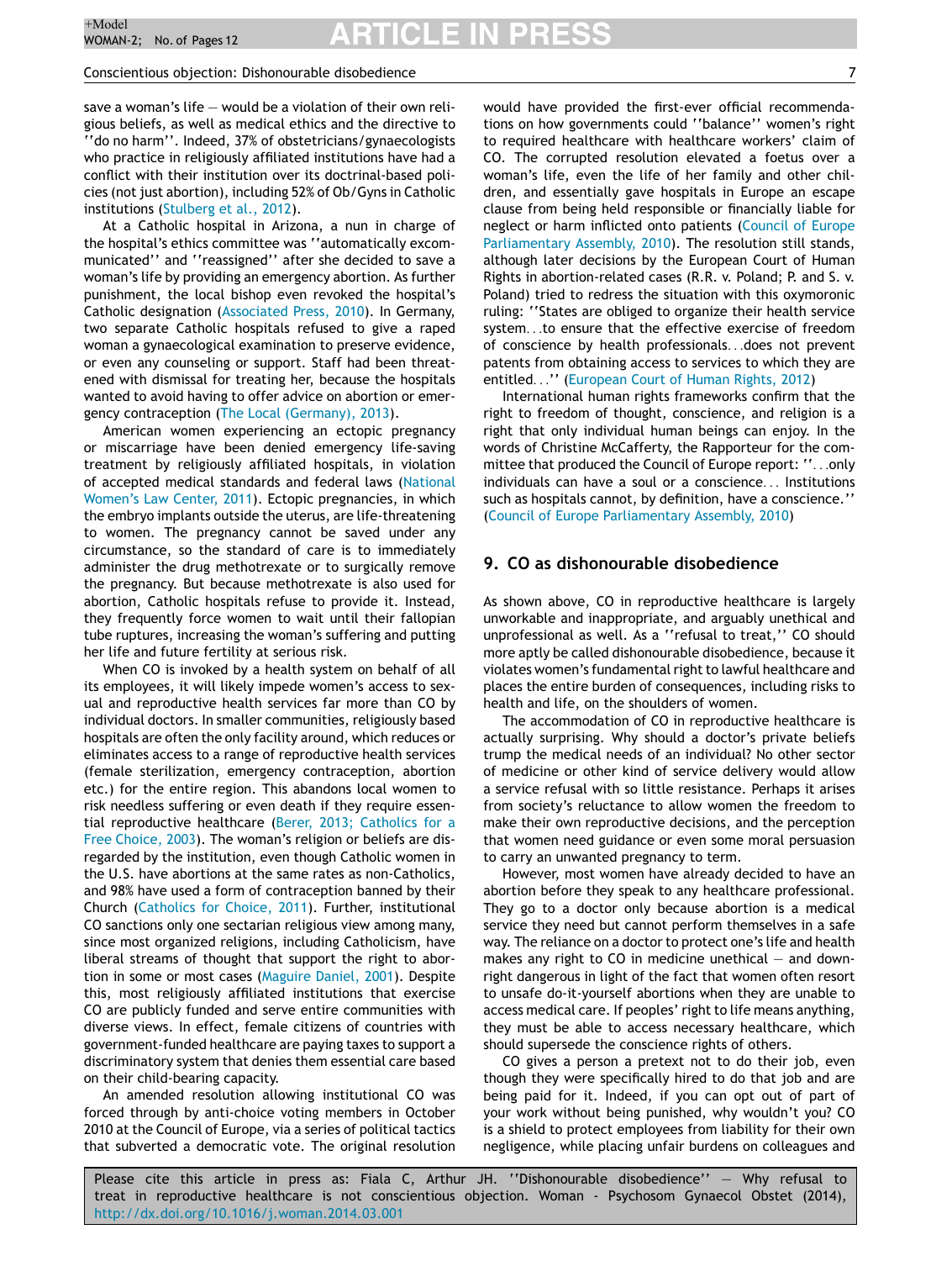employers. They are like employees who arrive late for work every day, forcing more dependable employees to cover for them. The unfair effects of allowing CO can be seen at the University of Medicine and Dentistry of New Jersey, which had to hire additional staff to make up for the refusal by 12 nurses to have any contact whatsoever with patients having an abortion  $-$  even routine tasks like taking a temperature, filling out paperwork, or walking a patient to the door after recovery. These nurses, who had essentially abandoned their professional duties and discriminated against patients, even filed a lawsuit against the hospital for ''forcing'' them to assist in abortion care against their religious objections [\(Giambusso,](#page-10-0) [2011\).](#page-10-0)

The principle of public accommodation requires the discounting of individual conscience within a profession. Everyone's conscience is different and cannot be coerced, which is why a free democratic society places a high value on tolerance and equal respect for all citizens. However, if individuals are permitted to exercise their conscience *when serving the public*, it gives social sanction to the practice of intolerance. CO invites discrimination against people needing the services being refused, and infringes *their* freedom of conscience. This is why the American *Civil Rights Act* prohibited discrimination by facilities that serve the general  $public - a$  racist waiter working in a restaurant cannot refuse service to a black person. As one writer stated about an Iowa bill that would have allowed any business or organization to refuse to recognize gay marriage: ''It uses a word we associate with compassion  $-$  conscience  $-$  for the sole purpose of discriminating.'' [\(Basu,](#page-9-0) [2011\)](#page-9-0) Similarly, CO in medicine contravenes the ethical obligation to serve the public, which is why it is dishonourable disobedience.

A healthcare provider's personal right of conscience can and should be limited to protect the rights of others, including their safety and health. As stated in the United Nations' International Covenant on Civil and Political Rights, Article 18(3) [\(Office](#page-10-0) [of](#page-10-0) [the](#page-10-0) [United](#page-10-0) [Nations](#page-10-0) [High](#page-10-0) [Commissioner](#page-10-0) [for](#page-10-0) [Human](#page-10-0) [Rights,](#page-10-0) [1976\):](#page-10-0)

*Freedom to manifest one's religion or beliefs may be subject only to such limitations as are prescribed by law and are necessary to protect public safety order, health or morals, or the fundamental rights and freedoms of others*.

CO violates medical ethics because doctors agree to assume professional obligations to patients when they join the profession. Patients cannot obtain services elsewhere because doctors enjoy a legal monopoly on provision of medical services, with their profession and medical knowledge fulfilling a public trust. Doctors are bound by laws on negligence and by ''fiduciary duty'' — a legal or ethical relationship of confidence or trust between two or more parties [\(Based](#page-9-0) [on](#page-9-0) [British](#page-9-0) [common](#page-9-0) [law,](#page-9-0) [2014\).](#page-9-0) When doctors cite CO as a reason to refuse healthcare to a patient, they renege on their professional and public duties and their legal responsibilities. As such, CO should require a greater sacrifice on the part of the refuser, including a willingness to resign their position or even to go to prison ([Cannold,](#page-9-0) [2010\).](#page-9-0)

CO also clashes with the recent revolution in healthcare in western countries, where a new paradigm of patientcentred care, together with evidence-based medicine and a commitment to prevention, has been accepted ([Weitz](#page-11-0) [and](#page-11-0)

[Berke](#page-11-0) [Fogel,](#page-11-0) [2010\).](#page-11-0) One such example is in the UK, with its new Patient Choice framework adopted by the National Health Service ([Department](#page-9-0) [of](#page-9-0) [Health,](#page-9-0) [2013\).](#page-9-0) When patients take a more pro-active role in managing their own health and treatments, it leads to significantly better health outcomes. But CO reinforces the stereotype of the ''all-knowing'' doctor who dictates what is best for patients, with little regard for their individual needs or even the evidence. The exercise of CO becomes an excuse for the doctor to exert personal power over the patient by imposing their own views. In practical terms, time pressures and the unequal power dynamic between a patient and a doctor mean there may be no time or opportunity to negotiate, anyway. As Dr. Julie Cantor states: ''There is little recourse when care is obstructed — patients have no notice, no process, and no advocate to whom they can turn.'' [\(Cantor,](#page-9-0) [2009\)](#page-9-0)

Most countries still enforce abortion laws that originated in the 18th and 19th centuries, reflecting the knowledge and social mores of those times. The spirit of those laws is still alive in countries where abortion is legal but access is restricted by political measures that have nothing to do with protecting women's health, such as obligatory counseling, waiting periods, and doctors' signatures to confirm the woman's mental distress. Laws that accommodate CO are even more inappropriate for less developed countries. Anthropologist and bioethicist Debora Diniz points out that developing countries tend to have greater anti-choice sentiment, a less secular culture, more dominance by the Catholic Church, and less access to abortion because of fewer facilities and providers and poor healthcare infrastructure. Such factors led Diniz to conclude that ''conscientious objection in developing countries should not be seen only as an issue of accommodation, but as a constitutional offense against the stability of the secular state.'' [\(Diniz,](#page-9-0) [2010\)](#page-9-0)

### **10. Eliminating CO in reproductive healthcare**

The unregulated practice of CO in reproductive healthcare has become entrenched in many countries and health systems, resulting in widespread negative consequences for the women concerned and violations of their rights [\(Council](#page-9-0) [of](#page-9-0) [Europe](#page-9-0) [Parliamentary](#page-9-0) [Assembly,](#page-9-0) [2010\).](#page-9-0) Even where a law or policy allows limited CO, abuse of that right is common. This implies that objecting personnel cannot be trusted to exercise the right responsibly, and that those who abuse CO are not qualified to be healthcare workers. Even doctors who exercise CO within the law are arguably unsuited for their position because they are demonstrating an inability to perform their job  $-$  that is, they are allowing religious beliefs or some other personal issue to interfere with their job performance to the extent of negating their professional duty to patients.

Abortion is the most frequently performed surgical intervention in the obstetrics/gynecology specialty (although it is also performed by many general practitioners). Becoming an Ob/Gyn engenders a special responsibility towards female patients, since a significant number of them will experience an unwanted pregnancy leading them to request abortions. Ob/Gyns have serious ethical obligations to those patients.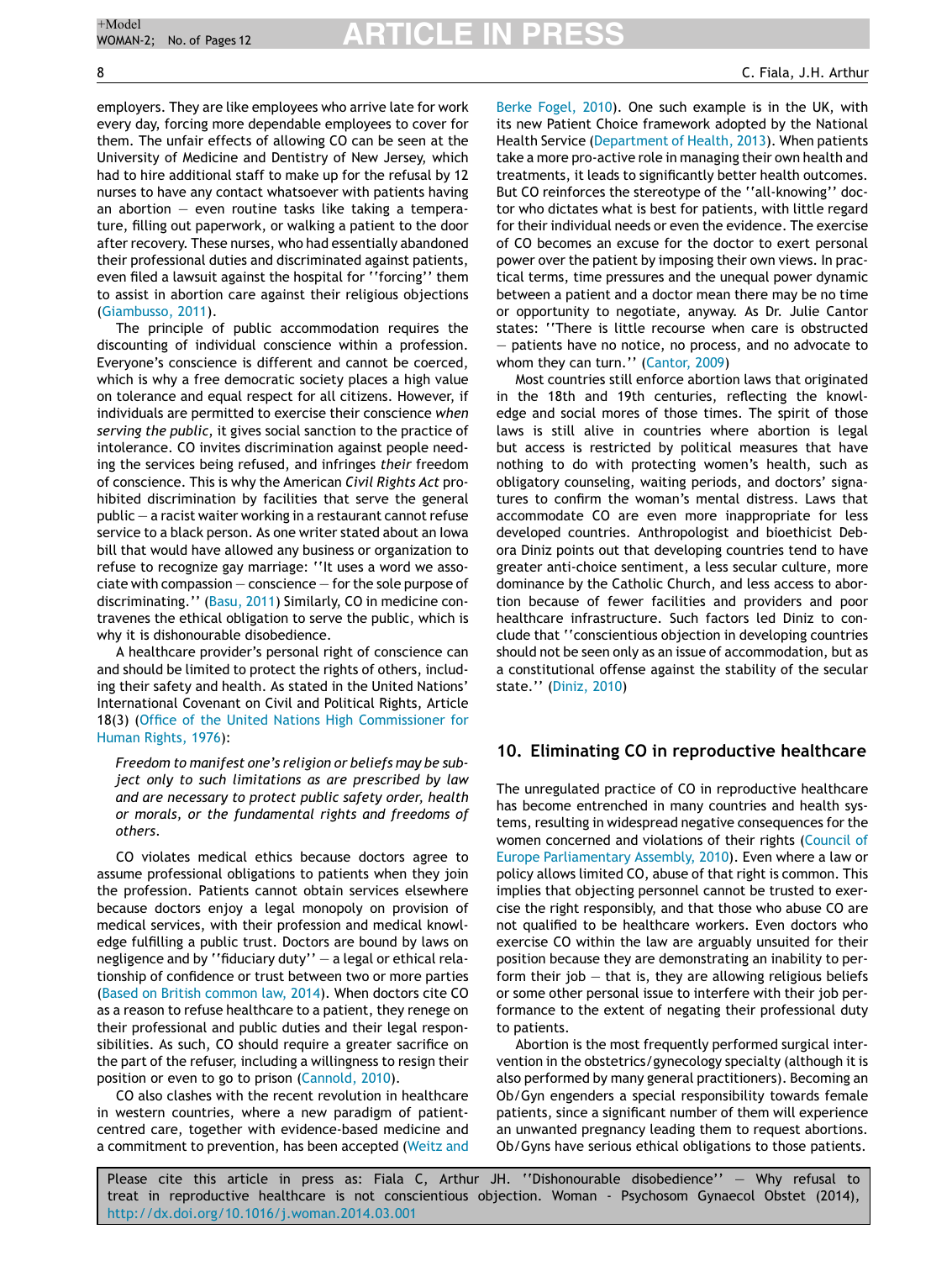#### Conscientious objection: Dishonourable disobedience 9

We argue that healthcare personnel should respect the accepted ethical standard of a non-judgmental approach towards their patients for all essential healthcare, with no exceptions. Consequently, we propose that healthcare providers be prohibited from a blanket right to refuse to perform or refer for abortion or dispense contraception for personal or religious reasons. Our recommended prohibition is specific to abortion and contraception because these two medical services are both essential and common, but are overwhelmingly the ones that objectors refuse to deliver.

Further, we propose the following specific remedies to reduce and eventually eliminate CO in reproductive healthcare. Everyone aspiring to enter health professions that involve reproductive healthcare should be required to declare that they will not allow their personal beliefs to interfere with their management of patients to the point of discrimination. Medical students entering the Ob/Gyn specialty should be informed about the full scope of the specialty, including treating women with unwanted pregnancies. Students should be rejected if they do not wish to learn and prescribe contraception or perform abortions for CO reasons. All Ob/Gyns should be required to dispense birth control and perform abortions as part of their practice (unless there is a legitimate medical or professional reason not to). General practitioners should be expected to dispense contraception if requested, and perform abortions if they have the skills and capacity, or else refer appropriately. Pharmacists should be compelled to dispense all lawfully prescribed drugs without exceptions. Institutional CO should be completely prohibited for health systems and businesses that serve the general public.

Monitoring and enforcement measures should be put into place to ensure that prohibitions on CO are followed. After all, CO is a form of resistance to rules or laws, so those who exercise CO must be prepared to accept punishment for their disobedience, just as in any other profession. Doctors should be sanctioned when they violate laws or codes of ethics that prohibit CO. Disciplinary measures could include a review process, an official reprimand and order to correct, and could escalate to loss of medical license, dismissal, or even criminal charges. In addition, any costs involved in the exercise of CO should be borne by the health professional or institution, who must be held liable for any health risks and negative consequences of their refusal. Patients should be legally entitled to sue and to claim compensation for any physical or mental harm, and for additional costs resulting from the refusal to treat.

Over time, such measures should result in a reduction in the number of anti-choice healthcare workers in the field of reproductive healthcare who refuse to deliver patientcentered care. Those who decide to remain and provide abortions and contraception could adopt an attitude of ''professional distance'' in order to separate their personal beliefs from their work duties. They could derive satisfaction from obeying laws and codes of ethics, respecting patient needs and autonomy, keeping their jobs or licenses, and furthering workplace harmony [\(McLeod,](#page-10-0) [2008\)](#page-10-0) Outside their work lives, they are free to express their beliefs in many other ways.

Implementing such measures may seem like a daunting task given the ongoing stigma against abortion and the strength of the anti-choice movement. But with political will, much could be done at local, national, and international levels to ensure that contraception and abortion services are widely available and accessible to all who need them. For example, governments could regulate public health systems to guarantee abortion provision, and provide financial aid to hospitals to recruit abortion providers. Other needed measures include compulsory training in contraception provision and abortion techniques at medical schools, security measures to protect doctors and patients such as clinic buffer zones, full funding of contraception and abortion through government health insurance, public education to reduce abortion stigma, and other initiatives. The Council of Europe has already recommended that States should ''guarantee women's effective exercise of their right of access to a safe and legal abortion;. . .lift restrictions which hinder...access to safe abortion, and...offer suitable financial cover.'' ([Council](#page-9-0) [of](#page-9-0) [Europe](#page-9-0) [Parliamentary](#page-9-0) [Assembly,](#page-9-0) [2008b\)](#page-9-0)

#### **11. Conclusions**

Allowing CO in reproductive healthcare, even to a limited extent, creates a fundamental contradiction and injustice. The patient's rights to life and bodily security surely outweigh the healthcare worker's right to conscience, whose first obligation is to their patients, not themselves. The exercise of CO allows medical professionals in a position of authority to abandon dependent patients whom they are duty-bound to serve. Health systems that prohibit staff from providing abortion or contraception services are being allowed to systematically deny healthcare services to a vulnerable population and disregard conscience rights for abortion providers, as well as patients. Since women are the vast majority of patients in reproductive healthcare, CO rises to the level of gender discrimination.

The systemic abuse of CO will inevitably occur as long as CO in reproductive healthcare continues to be tolerated. Further expansions of CO cannot even be opposed with evidence-based arguments, because the provision of healthcare has become contingent on religious or personal beliefs.

Healthcare workers' refusal to participate in reproductive care such as contraception and abortion is not a ''conscientious objection;'' rather, it is a refusal to treat that should be seen as unprofessional. A just society and an evidence-based medical system should deem it as ''dishonourable disobedience,'' an ethical breach that should be handled in the same way as any other professional negligence or malpractice, or a mental incapacity to perform one's duties. Unless workers are able to adopt an attitude of professional distance that would allow them to deliver necessary healthcare with which they personally disagree, they should quit the field of reproductive healthcare, or not get involved in it at all. In fact, those two options represent the only honest exercise of CO in medicine.

The state's acceptance of CO in reproductive health contravenes women's legal right to access health services. As such, CO can be seen as an attempt to claw back the legality of abortion (and contraception) and return women to their traditional duty of producing soldiers and citizens for the state. By manipulating women into continuing an unwanted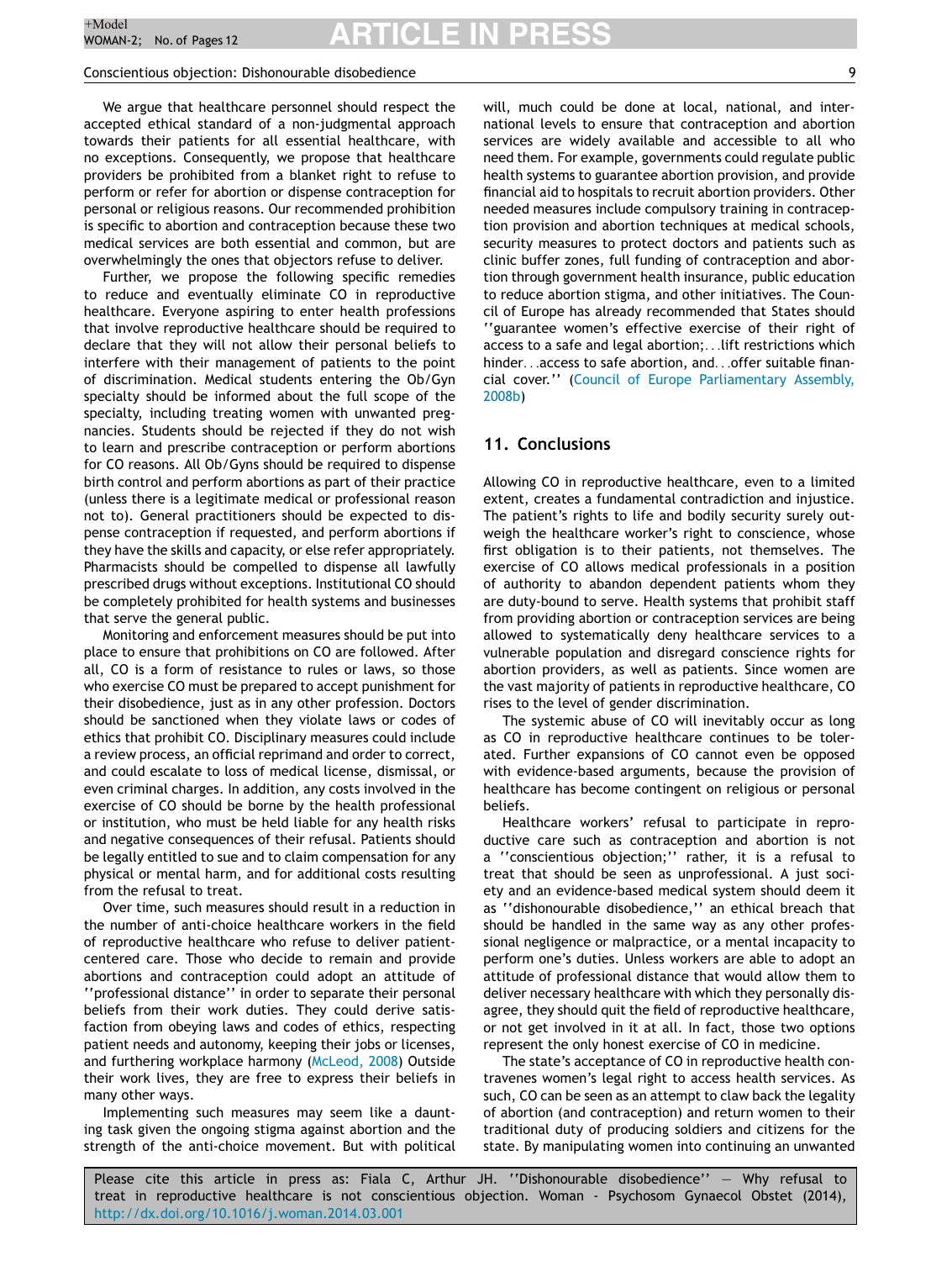<span id="page-9-0"></span>pregnancy against their best interests, the exercise of CO undermines women's self-determination and liberty and risks their health and lives. As such, it has no place in a democratic society.

### **Disclosure**

The authors have no financial, personal, or professional competing interests.

### **Acknowledgments**

The authors would like to thank Carolyn McLeod, Anna Whitehead, and Margaret Sparrow for reviewing and offering comments on previous drafts.

## **References**

- Abortion Rights Coalition of Canada. Key excerpts from the 1988 decision; 2013, [http://www.morgentaler25years.ca/](http://www.morgentaler25years.ca/key-excerpts/) [key-excerpts/](http://www.morgentaler25years.ca/key-excerpts/)
- Arthur J. Legal abortion: the sign of a civilized society. Pro-Choice Action Network; 1999, [http://www.prochoiceactionnetwork](http://www.prochoiceactionnetwork-canada.org/articles/civilize.shtml)[canada.org/articles/civilize.shtml](http://www.prochoiceactionnetwork-canada.org/articles/civilize.shtml) (see: 'Plight of Unwanted Children', and 'Citations for Unwanted Children Studies').
- Associated Press. Hospital nun rebuked for allowing abortion. Msnbc.com; 2010, [http://www.msnbc.msn.com/id/37171656/](http://www.msnbc.msn.com/id/37171656/ns/health-health_care/) [ns/health-health](http://www.msnbc.msn.com/id/37171656/ns/health-health_care/) care/ [May 15, 2010].
- Attie & Goldwater Productions. Rosita (film); 2005, [http://](http://attiegoldwater.com/rositathemovie/trailer.htm) [attiegoldwater.com/rositathemovie/trailer.htm](http://attiegoldwater.com/rositathemovie/trailer.htm)
- Australasian Legal Information Institute. Victoria Consolidated Legislation, Abortion Law Reform Act 2008 — SECT 8, October 2010. [http://www.austlii.edu.au/au/legis/vic/consol](http://www.austlii.edu.au/au/legis/vic/consol_act/alra2008209/s8.html) act/ [alra2008209/s8.html](http://www.austlii.edu.au/au/legis/vic/consol_act/alra2008209/s8.html)
- Based on British common law: [http://en.wikipedia.org/wiki/](http://en.wikipedia.org/wiki/Fiduciary) [Fiduciary](http://en.wikipedia.org/wiki/Fiduciary)
- Basu R. When your conscience misguides. Des Moines Register; 2011, [http://markganzersblog.blogspot.com/2011/02/basu](http://markganzersblog.blogspot.com/2011/02/basu-when-your-conscience-misguides.html)[when-your-conscience-misguides.html](http://markganzersblog.blogspot.com/2011/02/basu-when-your-conscience-misguides.html) [February 3, 2011].
- Berer M. Termination of pregnancy as emergency obstetric care: the interpretation of Catholic health policy and the consequences for pregnant women. Reprod Health Matters 2013;21(41):9—17, [http://www.rhmjournal.org.uk/publications/paper-of-the](http://www.rhmjournal.org.uk/publications/paper-of-the-month/Termination-of-pregnancy-as-emergency-obstetric-care.pdf)[month/Termination-of-pregnancy-as-emergency-obstetric-care.](http://www.rhmjournal.org.uk/publications/paper-of-the-month/Termination-of-pregnancy-as-emergency-obstetric-care.pdf) [pdf](http://www.rhmjournal.org.uk/publications/paper-of-the-month/Termination-of-pregnancy-as-emergency-obstetric-care.pdf)
- Bronner E. A flood of suits fights coverage of birth control. New York Times; 2013, [http://www.nytimes.com/2013/01/27/health/](http://www.nytimes.com/2013/01/27/health/religious-groups-and-employers-battle-contraception-mandate.html?emc=eta1&_r=0) [religious-groups-and-employers-battle-contraception-mandate.](http://www.nytimes.com/2013/01/27/health/religious-groups-and-employers-battle-contraception-mandate.html?emc=eta1&_r=0) [html?emc=eta1&](http://www.nytimes.com/2013/01/27/health/religious-groups-and-employers-battle-contraception-mandate.html?emc=eta1&_r=0) r=0 [2013 January 26].
- Brooke C. Pharmacist refuses to give mother, 38, contraceptive pills for period pain 'because of her religion'. Daily Mail; 2010, [http://www.dailymail.co.uk/news/article-1256602/Pharmacist](http://www.dailymail.co.uk/news/article-1256602/Pharmacist-refuses-mother-38-contraceptive-pills-religion.html)[refuses-mother-38-contraceptive-pills-religion.html](http://www.dailymail.co.uk/news/article-1256602/Pharmacist-refuses-mother-38-contraceptive-pills-religion.html) [10 March 2010].
- Cannold L. Abortion is about balancing rights religious medics don't get the final say. Guardian 2010(November), [http://www.guardian.co.uk/commentisfree/2010/nov/10/](http://www.guardian.co.uk/commentisfree/2010/nov/10/abortion-balancing-rights-relgious-medics) [abortion-balancing-rights-relgious-medics](http://www.guardian.co.uk/commentisfree/2010/nov/10/abortion-balancing-rights-relgious-medics)
- Cantor J. Conscientious objection gone awry  $-$  restoring selfless professionalism in medicine. NEJM 2009;360(15):1484—5, <http://www.freerepublic.com/focus/news/2217305/posts>
- CARAL (Canadian Abortion Rights Action League). Protecting Abortion Rights in Canada; 2003, [http://www.canadiansforchoice.](http://www.canadiansforchoice.ca/caralreport.pdf) [ca/caralreport.pdf](http://www.canadiansforchoice.ca/caralreport.pdf)
- Card RF. Conscientious objection and emergency contraception. Am J Bioethics 2007;7(6):8, [http://www.ncbi.nlm.nih.gov/](http://www.ncbi.nlm.nih.gov/pubmed/17558978) [pubmed/17558978](http://www.ncbi.nlm.nih.gov/pubmed/17558978)
- Catholics for a Free Choice. You can't always get what you need: a woman's guide to catholic health care; 2003, [http://](http://www.catholicsforchoice.org/topics/healthcare/documents/2003youcantalwaysgetwhatyouneed.pdf) [www.catholicsforchoice.org/topics/healthcare/](http://www.catholicsforchoice.org/topics/healthcare/documents/2003youcantalwaysgetwhatyouneed.pdf) [documents/2003youcantalwaysgetwhatyouneed.pdf](http://www.catholicsforchoice.org/topics/healthcare/documents/2003youcantalwaysgetwhatyouneed.pdf)

Catholics for Choice. The facts tell the story: Catholics and choice; 2011, [http://www.catholicsforchoice.org/topics/](http://www.catholicsforchoice.org/topics/catholicsandchoice/documents/Factstellthestoryweb.pdf)

- [catholicsandchoice/documents/Factstellthestoryweb.pdf](http://www.catholicsforchoice.org/topics/catholicsandchoice/documents/Factstellthestoryweb.pdf) Center for Reproductive Rights. Abortion opponents undercut council of Europe resolution on conscientious objection; 2010, [http://reproductiverights.org/en/press-room/abortion](http://reproductiverights.org/en/press-room/abortion-opponents-undercut-council-of-europe-resolution-on-conscientious-objection)[opponents-undercut-council-of-europe-resolution-on](http://reproductiverights.org/en/press-room/abortion-opponents-undercut-council-of-europe-resolution-on-conscientious-objection)[conscientious-objection](http://reproductiverights.org/en/press-room/abortion-opponents-undercut-council-of-europe-resolution-on-conscientious-objection) [October 7, 2010].
- Cheng L. Surgical versus medical methods for second-trimester induced abortion, RHL commentary. In: The WHO reproductive health library. Geneva: World Health Organization; 2008, [http://](http://apps.who.int/rhl/fertility/abortion/CD006714_chengl_com/en/) [apps.who.int/rhl/fertility/abortion/CD006714](http://apps.who.int/rhl/fertility/abortion/CD006714_chengl_com/en/)\_chengl\_com/en/ [November 1, 2008 (last revised)].
- Coletti J. Pivotal positions: transforming abortion provider stigma. RH Reality Check; 2011, [http://www.rhrealitycheck.org/blog/](http://www.rhrealitycheck.org/blog/2011/09/20/pivotal-positions-transforming-abortion-provider-stigma) [2011/09/20/pivotal-positions-transforming-abortion-provider](http://www.rhrealitycheck.org/blog/2011/09/20/pivotal-positions-transforming-abortion-provider-stigma)[stigma](http://www.rhrealitycheck.org/blog/2011/09/20/pivotal-positions-transforming-abortion-provider-stigma) [September 22, 2011].
- Cook R, Dickens B. The growing abuse of conscientious objection. Virtual Mentor 2006;8:337—40, [http://virtualmentor.ama-assn.](http://virtualmentor.ama-assn.org/2006/05/pdf/oped1-0605.pdf) [org/2006/05/pdf/oped1-0605.pdf](http://virtualmentor.ama-assn.org/2006/05/pdf/oped1-0605.pdf)
- Council of Europe Parliamentary Assembly. Women's access to lawful medical care: the problem of unregulated use of conscientious objection, October 14; 2008a, [http://assembly.coe.int/](http://assembly.coe.int/nw/xml/XRef/X2H-Xref-ViewHTML.asp?FileID=12058&lang=EN) [nw/xml/XRef/X2H-Xref-ViewHTML.asp?FileID=12058&lang=EN](http://assembly.coe.int/nw/xml/XRef/X2H-Xref-ViewHTML.asp?FileID=12058&lang=EN)
- Council of Europe Parliamentary Assembly. Resolution 1607: access to safe and legal abortion in Europe; 2008b, [http://assembly.](http://assembly.coe.int/main.asp?Link=/documents/adoptedtext/ta08/eres1607.htm) [coe.int/main.asp?Link=/documents/adoptedtext/ta08/](http://assembly.coe.int/main.asp?Link=/documents/adoptedtext/ta08/eres1607.htm) [eres1607.htm](http://assembly.coe.int/main.asp?Link=/documents/adoptedtext/ta08/eres1607.htm)
- Council of Europe Parliamentary Assembly. Women's access to lawful medical care: the problem of unregulated use of conscientious objection. Report with draft resolution and recommendations; 2010, [http://assembly.coe.int/ASP/Doc/](http://assembly.coe.int/ASP/Doc/XrefViewPDF.asp?FileID=12506&Language=EN) [XrefViewPDF.asp?FileID=12506&Language=EN](http://assembly.coe.int/ASP/Doc/XrefViewPDF.asp?FileID=12506&Language=EN) [July 20, 2010].
- David HP. Born unwanted: mental health costs and consequences. Am J Orthopsychiatry 2011;81(2):184—92, [http://www.ncbi.](http://www.ncbi.nlm.nih.gov/pubmed/21486260) [nlm.nih.gov/pubmed/21486260](http://www.ncbi.nlm.nih.gov/pubmed/21486260)
- Department of Health. NHS, 2013/14 choice framework, April; 2013, [http://www.nhs.uk/choiceintheNHS/Rightsandpledges/](http://www.nhs.uk/choiceintheNHS/Rightsandpledges/NHSConstitution/Documents/2013/choice-framework-2013-14.pdf) [NHSConstitution/Documents/2013/choice-framework-2013-14.](http://www.nhs.uk/choiceintheNHS/Rightsandpledges/NHSConstitution/Documents/2013/choice-framework-2013-14.pdf) [pdf](http://www.nhs.uk/choiceintheNHS/Rightsandpledges/NHSConstitution/Documents/2013/choice-framework-2013-14.pdf)
- Dickens B. Ethical misconduct by abuse of conscientious objection laws. Med Law 2006;25(September (3)):513—22, [http://](http://www.ncbi.nlm.nih.gov/pubmed/17078524) [www.ncbi.nlm.nih.gov/pubmed/17078524](http://www.ncbi.nlm.nih.gov/pubmed/17078524)
- Dickens B. The art of medicine: conscientious commitment. Lancet 2008;371(April):1240—1, [www.thelancet.com/journals/lancet/](http://www.thelancet.com/journals/lancet/article/PIIS0140-6736(08)60547-4/fulltext) [article/PIIS0140-6736\(08\)60547-4/fulltext](http://www.thelancet.com/journals/lancet/article/PIIS0140-6736(08)60547-4/fulltext)
- Dickens B. Unethical protection of conscience: defending the powerful against the weak. Virtual Mentor 2009;11(September (9)):725—9, [http://virtualmentor.ama-assn.org/2009/09/](http://virtualmentor.ama-assn.org/2009/09/oped2-0909.html) [oped2-0909.html](http://virtualmentor.ama-assn.org/2009/09/oped2-0909.html)
- Diniz D. Conscientious objection in developing countries. Dev World Bioethics 2010;10(April (1)):ii, [http://onlinelibrary.wiley.](http://onlinelibrary.wiley.com/doi/10.1111/j.1471-8847.2010.00279.x/full) [com/doi/10.1111/j.1471-8847.2010.00279.x/full](http://onlinelibrary.wiley.com/doi/10.1111/j.1471-8847.2010.00279.x/full)
- European Court of Human Rights. Fact sheet: reproductive rights; 2012, [http://www.coe.int/t/dg3/healthbioethic/](http://www.coe.int/t/dg3/healthbioethic/Texts_and_documents/ECHR_Procreation_e.pdf) Texts\_and\_[documents/ECHR](http://www.coe.int/t/dg3/healthbioethic/Texts_and_documents/ECHR_Procreation_e.pdf)\_Procreation\_e.pdf [October 2012].
- Fiala Christian, personal communication, 2013.
- Finer LB, Frohwirth LF, Dauphinee LA, Singh S, Moore AM. Reasons U.S. women have abortions. Perspect Sex Reprod Health 2008;37(3):110—8, [http://www.guttmacher.org/pubs/journals/](http://www.guttmacher.org/pubs/journals/3711005.pdf) [3711005.pdf](http://www.guttmacher.org/pubs/journals/3711005.pdf)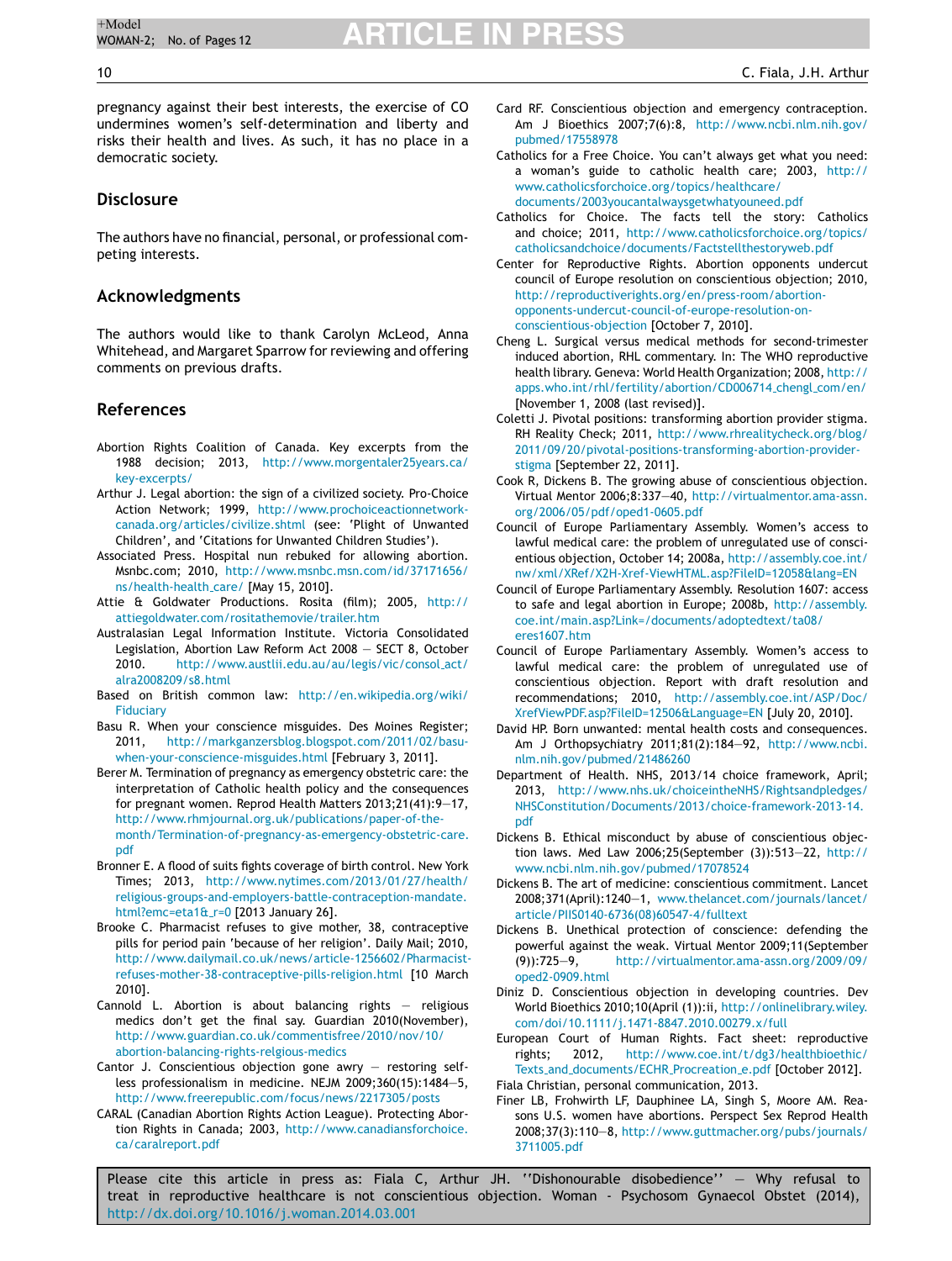#### <span id="page-10-0"></span>Conscientious objection: Dishonourable disobedience 11

- FIGO (International Federation of Gynecology and Obstetrics). Code of ethics: FIGO professional and ethical responsibilities concerning sexual and reproductive rights; N.d. [http://www.figo.](http://www.figo.org/Codeofethics) [org/Codeofethics](http://www.figo.org/Codeofethics)
- Foster DG, S.C.M Roberts, J. Mauldon. Turnaway study panel discussion. In: American Public Health Association meeting, October 30; 2012, [https://apha.confex.com/apha/140am/webprogram/](https://apha.confex.com/apha/140am/webprogram/Session36974.html) [Session36974.html](https://apha.confex.com/apha/140am/webprogram/Session36974.html)
- Giambusso D. UMDNJ to hire additional staff to help perform abortions. The Star-Ledger; 2011, [www.nj.com/news/index.ssf/](http://www.nj.com/news/index.ssf/2011/12/umdnj_to_hire_additional_staff.html) [2011/12/umdnj](http://www.nj.com/news/index.ssf/2011/12/umdnj_to_hire_additional_staff.html) to hire additional staff.html [December 3, 2011].
- Government of Austria, Criminal Code, Sections § 97 (2) and § 97 (3) (Secondary source); 1975. [http://www.consciencelaws.](http://www.consciencelaws.org/laws/austria/law-austria01.html) [org/laws/austria/law-austria01.html#Article](http://www.consciencelaws.org/laws/austria/law-austria01.html)\_97(2)\_Criminal\_ [Code](http://www.consciencelaws.org/laws/austria/law-austria01.html)
- Government of France, Code de la santé publique. Livre II: Interruption volontaire de grossesse, Article L2212-8; 2001. [http://](http://www.legifrance.gouv.fr/affichCodeArticle.do?cidTexte=LEGITEXT000006072665&idArticle=LEGIARTI000021939947&dateTexte=20130127) [www.legifrance.gouv.fr/affichCodeArticle.do?cidTexte=](http://www.legifrance.gouv.fr/affichCodeArticle.do?cidTexte=LEGITEXT000006072665&idArticle=LEGIARTI000021939947&dateTexte=20130127) [LEGITEXT000006072665&idArticle=LEGIARTI000021939947](http://www.legifrance.gouv.fr/affichCodeArticle.do?cidTexte=LEGITEXT000006072665&idArticle=LEGIARTI000021939947&dateTexte=20130127) [&dateTexte=20130127](http://www.legifrance.gouv.fr/affichCodeArticle.do?cidTexte=LEGITEXT000006072665&idArticle=LEGIARTI000021939947&dateTexte=20130127)
- Grady A. [Legal](http://refhub.elsevier.com/S2213-560X(14)00003-4/sbref0065) [protection](http://refhub.elsevier.com/S2213-560X(14)00003-4/sbref0065) [for](http://refhub.elsevier.com/S2213-560X(14)00003-4/sbref0065) [conscientious](http://refhub.elsevier.com/S2213-560X(14)00003-4/sbref0065) [objection](http://refhub.elsevier.com/S2213-560X(14)00003-4/sbref0065) [by](http://refhub.elsevier.com/S2213-560X(14)00003-4/sbref0065) [health](http://refhub.elsevier.com/S2213-560X(14)00003-4/sbref0065) [professionals.](http://refhub.elsevier.com/S2213-560X(14)00003-4/sbref0065) [Virtual](http://refhub.elsevier.com/S2213-560X(14)00003-4/sbref0065) [Mentor](http://refhub.elsevier.com/S2213-560X(14)00003-4/sbref0065) [2006a;8\(May](http://refhub.elsevier.com/S2213-560X(14)00003-4/sbref0065) [\(5\)\):327—31.](http://refhub.elsevier.com/S2213-560X(14)00003-4/sbref0065)
- Grady A. Legal protection for conscientious objection by health professionals. Virtual Mentor 2006b;8(May (5)):327—31, [http://](http://virtualmentor.ama-assn.org/2006/05/hlaw1-0605.html) [virtualmentor.ama-assn.org/2006/05/hlaw1-0605.html](http://virtualmentor.ama-assn.org/2006/05/hlaw1-0605.html)
- Guttmacher Institute. Facts on investing in family planning and maternal and newborn health; 2010, [http://www.](http://www.womancareglobal.org/wp-content/uploads/2012/08/Guttmacher-Facts-on-Investing-in-Family-Planning-and-Maternal-and-Newborn-Health-Nov-2010.pdf) [womancareglobal.org/wp-content/uploads/2012/08/](http://www.womancareglobal.org/wp-content/uploads/2012/08/Guttmacher-Facts-on-Investing-in-Family-Planning-and-Maternal-and-Newborn-Health-Nov-2010.pdf) [Guttmacher-Facts-on-Investing-in-Family-Planning-and-](http://www.womancareglobal.org/wp-content/uploads/2012/08/Guttmacher-Facts-on-Investing-in-Family-Planning-and-Maternal-and-Newborn-Health-Nov-2010.pdf)[Maternal-and-Newborn-Health-Nov-2010.pdf](http://www.womancareglobal.org/wp-content/uploads/2012/08/Guttmacher-Facts-on-Investing-in-Family-Planning-and-Maternal-and-Newborn-Health-Nov-2010.pdf) [November 2010].
- Guttmacher Institute. Rates of unintended pregnancy remain high in developing regions. Int Perspect Sex Reprod Health 2011;37(March (1)), [www.guttmacher.org/pubs/journals/](http://www.guttmacher.org/pubs/journals/3704611.html) [3704611.html](http://www.guttmacher.org/pubs/journals/3704611.html)
- Guttmacher Institute. State policies in brief: refusing to provide health services, and: emergency contraception; 2013a, [http://www.guttmacher.org/statecenter/spibs/spib](http://www.guttmacher.org/statecenter/spibs/spib_RPHS.pdf)\_RPHS.pdf/ [http://www.guttmacher.org/statecenter/spibs/spib](http://www.guttmacher.org/statecenter/spibs/spib_EC.pdf) EC.pdf [January 1, 2013].
- Guttmacher Institute. Facts on Induced Abortion in the United States; 2013b, [http://www.guttmacher.org/pubs/fb](http://www.guttmacher.org/pubs/fb_induced_abortion.html) induced [abortion.html](http://www.guttmacher.org/pubs/fb_induced_abortion.html) [October 2013].
- Harris LH. Recognizing conscience in abortion provision. N Engl J Med 2012;367(September):981—3, [http://www.nejm.org/](http://www.nejm.org/doi/full/10.1056/NEJMp1206253) [doi/full/10.1056/NEJMp1206253](http://www.nejm.org/doi/full/10.1056/NEJMp1206253)
- Heino A, Gissler M, Apter D, Fiala C. Conscientious objection and induced abortion in Europe. Eur J Contracept Reprod Health Care 2013;18(4):231—3, [http://www.ncbi.nlm.nih.gov/](http://www.ncbi.nlm.nih.gov/pubmed/23848269) [pubmed/23848269](http://www.ncbi.nlm.nih.gov/pubmed/23848269)
- Huffington Post, Obama Administration Revises 'Conscience Clause' Rules: Contraception No Longer Considered Abortion, February 18, 2011. [http://www.huffingtonpost.com/2011/02/](http://www.huffingtonpost.com/2011/02/18/obama-conscience-clause-abortion-contraception_n_825461.html) [18/obama-conscience-clause-abortion-contraception](http://www.huffingtonpost.com/2011/02/18/obama-conscience-clause-abortion-contraception_n_825461.html)\_n\_825461. [html](http://www.huffingtonpost.com/2011/02/18/obama-conscience-clause-abortion-contraception_n_825461.html)
- Italy Ministry of Health. [Report](http://refhub.elsevier.com/S2213-560X(14)00003-4/sbref0165) [of](http://refhub.elsevier.com/S2213-560X(14)00003-4/sbref0165) [the](http://refhub.elsevier.com/S2213-560X(14)00003-4/sbref0165) [Ministry](http://refhub.elsevier.com/S2213-560X(14)00003-4/sbref0165) [of](http://refhub.elsevier.com/S2213-560X(14)00003-4/sbref0165) [Health](http://refhub.elsevier.com/S2213-560X(14)00003-4/sbref0165) [on](http://refhub.elsevier.com/S2213-560X(14)00003-4/sbref0165) [the](http://refhub.elsevier.com/S2213-560X(14)00003-4/sbref0165) [Performance](http://refhub.elsevier.com/S2213-560X(14)00003-4/sbref0165) [of](http://refhub.elsevier.com/S2213-560X(14)00003-4/sbref0165) [the](http://refhub.elsevier.com/S2213-560X(14)00003-4/sbref0165) [Law](http://refhub.elsevier.com/S2213-560X(14)00003-4/sbref0165) [Containing](http://refhub.elsevier.com/S2213-560X(14)00003-4/sbref0165) [Rules](http://refhub.elsevier.com/S2213-560X(14)00003-4/sbref0165) [for](http://refhub.elsevier.com/S2213-560X(14)00003-4/sbref0165) [the](http://refhub.elsevier.com/S2213-560X(14)00003-4/sbref0165) [Social](http://refhub.elsevier.com/S2213-560X(14)00003-4/sbref0165) [Care](http://refhub.elsevier.com/S2213-560X(14)00003-4/sbref0165) [of](http://refhub.elsevier.com/S2213-560X(14)00003-4/sbref0165) [Maternity](http://refhub.elsevier.com/S2213-560X(14)00003-4/sbref0165) [and](http://refhub.elsevier.com/S2213-560X(14)00003-4/sbref0165) [Voluntary](http://refhub.elsevier.com/S2213-560X(14)00003-4/sbref0165) [Interruption](http://refhub.elsevier.com/S2213-560X(14)00003-4/sbref0165) [of](http://refhub.elsevier.com/S2213-560X(14)00003-4/sbref0165) [Pregnancy;](http://refhub.elsevier.com/S2213-560X(14)00003-4/sbref0165) [2007](http://refhub.elsevier.com/S2213-560X(14)00003-4/sbref0165)—[2008.](http://refhub.elsevier.com/S2213-560X(14)00003-4/sbref0165)
- Joffe C. [Dispatches](http://refhub.elsevier.com/S2213-560X(14)00003-4/sbref0280) [from](http://refhub.elsevier.com/S2213-560X(14)00003-4/sbref0280) [the](http://refhub.elsevier.com/S2213-560X(14)00003-4/sbref0280) [abortion](http://refhub.elsevier.com/S2213-560X(14)00003-4/sbref0280) [wars:](http://refhub.elsevier.com/S2213-560X(14)00003-4/sbref0280) [the](http://refhub.elsevier.com/S2213-560X(14)00003-4/sbref0280) [costs](http://refhub.elsevier.com/S2213-560X(14)00003-4/sbref0280) [of](http://refhub.elsevier.com/S2213-560X(14)00003-4/sbref0280) [fanaticism](http://refhub.elsevier.com/S2213-560X(14)00003-4/sbref0280) [to](http://refhub.elsevier.com/S2213-560X(14)00003-4/sbref0280) [doctors,](http://refhub.elsevier.com/S2213-560X(14)00003-4/sbref0280) [patients,](http://refhub.elsevier.com/S2213-560X(14)00003-4/sbref0280) [and](http://refhub.elsevier.com/S2213-560X(14)00003-4/sbref0280) [the](http://refhub.elsevier.com/S2213-560X(14)00003-4/sbref0280) [rest](http://refhub.elsevier.com/S2213-560X(14)00003-4/sbref0280) [of](http://refhub.elsevier.com/S2213-560X(14)00003-4/sbref0280) [us.](http://refhub.elsevier.com/S2213-560X(14)00003-4/sbref0280) [Boston,](http://refhub.elsevier.com/S2213-560X(14)00003-4/sbref0280) [MA:](http://refhub.elsevier.com/S2213-560X(14)00003-4/sbref0280) [Beacon](http://refhub.elsevier.com/S2213-560X(14)00003-4/sbref0280) [Press;](http://refhub.elsevier.com/S2213-560X(14)00003-4/sbref0280) [2009.](http://refhub.elsevier.com/S2213-560X(14)00003-4/sbref0280)
- Koyama A, Williams R. Abortion in medical school curricula. McGill J Med 2005;8(2):157—60, [http://www.medicine.mcgill.ca/](http://www.medicine.mcgill.ca/MJM/issues/v08n02/crossroads/82157.pdf) [MJM/issues/v08n02/crossroads/82157.pdf](http://www.medicine.mcgill.ca/MJM/issues/v08n02/crossroads/82157.pdf)
- Maguire Daniel C. [Sacred](http://refhub.elsevier.com/S2213-560X(14)00003-4/sbref0345) [choices:](http://refhub.elsevier.com/S2213-560X(14)00003-4/sbref0345) [the](http://refhub.elsevier.com/S2213-560X(14)00003-4/sbref0345) [right](http://refhub.elsevier.com/S2213-560X(14)00003-4/sbref0345) [to](http://refhub.elsevier.com/S2213-560X(14)00003-4/sbref0345) [contraception](http://refhub.elsevier.com/S2213-560X(14)00003-4/sbref0345) [and](http://refhub.elsevier.com/S2213-560X(14)00003-4/sbref0345) [abortion](http://refhub.elsevier.com/S2213-560X(14)00003-4/sbref0345) [in](http://refhub.elsevier.com/S2213-560X(14)00003-4/sbref0345) [ten](http://refhub.elsevier.com/S2213-560X(14)00003-4/sbref0345) [world](http://refhub.elsevier.com/S2213-560X(14)00003-4/sbref0345) [religions.](http://refhub.elsevier.com/S2213-560X(14)00003-4/sbref0345) [Minneapolis,](http://refhub.elsevier.com/S2213-560X(14)00003-4/sbref0345) [MN:](http://refhub.elsevier.com/S2213-560X(14)00003-4/sbref0345) [Fortress](http://refhub.elsevier.com/S2213-560X(14)00003-4/sbref0345) [Press;](http://refhub.elsevier.com/S2213-560X(14)00003-4/sbref0345) [2001.](http://refhub.elsevier.com/S2213-560X(14)00003-4/sbref0345)
- Major B, Appelbaum M, Beckman L, Dutton MA, Russo NF, West C. Abortion and mental health: evaluating the evidence. Am Psychol 2009(December), [http://www.apa.org/pubs/journals/](http://www.apa.org/pubs/journals/features/amp-64-9-863.pdf) [features/amp-64-9-863.pdf](http://www.apa.org/pubs/journals/features/amp-64-9-863.pdf)
- McGovern K. The Victorian abortion law  $-$  one year on. Chisholm Health Ethics Bull 2009;15(Summer (2)), [www.mercyhealth.com.](http://www.mercyhealth.com.au/WorkArea/DownloadAsset.aspx?id=3862) [au/WorkArea/DownloadAsset.aspx?id=3862](http://www.mercyhealth.com.au/WorkArea/DownloadAsset.aspx?id=3862)
- McLeod C. Referral in the wake of conscientious objection to abortion. Hypatia 2008;23(October/December (4)):30—47, [http://onlinelibrary.wiley.com/doi/10.1111/j.1527-2001.2008.](http://onlinelibrary.wiley.com/doi/10.1111/j.1527-2001.2008.tb01432.x/abstract) [tb01432.x/abstract](http://onlinelibrary.wiley.com/doi/10.1111/j.1527-2001.2008.tb01432.x/abstract)
- McLeod C. [Harm](http://refhub.elsevier.com/S2213-560X(14)00003-4/sbref0160) [or](http://refhub.elsevier.com/S2213-560X(14)00003-4/sbref0160) [mere](http://refhub.elsevier.com/S2213-560X(14)00003-4/sbref0160) [inconvenience?](http://refhub.elsevier.com/S2213-560X(14)00003-4/sbref0160) [Denying](http://refhub.elsevier.com/S2213-560X(14)00003-4/sbref0160) [women](http://refhub.elsevier.com/S2213-560X(14)00003-4/sbref0160) [emergency](http://refhub.elsevier.com/S2213-560X(14)00003-4/sbref0160) [contraception.](http://refhub.elsevier.com/S2213-560X(14)00003-4/sbref0160) [Hypatia](http://refhub.elsevier.com/S2213-560X(14)00003-4/sbref0160) [2010;25\(Winter](http://refhub.elsevier.com/S2213-560X(14)00003-4/sbref0160) [\(1\)\):11](http://refhub.elsevier.com/S2213-560X(14)00003-4/sbref0160)—[30.](http://refhub.elsevier.com/S2213-560X(14)00003-4/sbref0160)
- Miller J. [Planned](http://refhub.elsevier.com/S2213-560X(14)00003-4/sbref0075) [Parenthood:](http://refhub.elsevier.com/S2213-560X(14)00003-4/sbref0075) [pharmacy](http://refhub.elsevier.com/S2213-560X(14)00003-4/sbref0075) [broke](http://refhub.elsevier.com/S2213-560X(14)00003-4/sbref0075) [conscience](http://refhub.elsevier.com/S2213-560X(14)00003-4/sbref0075) [law.](http://refhub.elsevier.com/S2213-560X(14)00003-4/sbref0075) [Asso](http://refhub.elsevier.com/S2213-560X(14)00003-4/sbref0075)[ciated](http://refhub.elsevier.com/S2213-560X(14)00003-4/sbref0075) [Press;](http://refhub.elsevier.com/S2213-560X(14)00003-4/sbref0075) [2011.](http://refhub.elsevier.com/S2213-560X(14)00003-4/sbref0075)
- Millward M. Should pregnant doctors work in termination of pregnancy clinics? Br Med J 2010;340(February):c867, <http://www.bmj.com/content/340/bmj.c867>
- Moskos CC, Whiteclay Chambers J, editors. [The](http://refhub.elsevier.com/S2213-560X(14)00003-4/sbref0005) [new](http://refhub.elsevier.com/S2213-560X(14)00003-4/sbref0005) [conscientious](http://refhub.elsevier.com/S2213-560X(14)00003-4/sbref0005) [objection:](http://refhub.elsevier.com/S2213-560X(14)00003-4/sbref0005) [from](http://refhub.elsevier.com/S2213-560X(14)00003-4/sbref0005) [sacred](http://refhub.elsevier.com/S2213-560X(14)00003-4/sbref0005) [to](http://refhub.elsevier.com/S2213-560X(14)00003-4/sbref0005) [secular](http://refhub.elsevier.com/S2213-560X(14)00003-4/sbref0005) [resistance.](http://refhub.elsevier.com/S2213-560X(14)00003-4/sbref0005) [Oxford](http://refhub.elsevier.com/S2213-560X(14)00003-4/sbref0005) [Press;](http://refhub.elsevier.com/S2213-560X(14)00003-4/sbref0005) [1993.](http://refhub.elsevier.com/S2213-560X(14)00003-4/sbref0005)
- Museum of Contraception and Abortion. Schreiben des k. und k. Kriegministeriums an das k.k. Ministerium des Inneren, Wien 16. February 1916 [*[[nl]Letter from the former Imperial Austrian-Hungarian Ministry of War*]; 1916, [http://de.muvs.org/topic/](http://de.muvs.org/topic/schreiben-des-kriegsministeriums-an-ministerium-des-inneren-1916) [schreiben-des-kriegsministeriums-an-ministerium-des-inneren-](http://de.muvs.org/topic/schreiben-des-kriegsministeriums-an-ministerium-des-inneren-1916)[1916](http://de.muvs.org/topic/schreiben-des-kriegsministeriums-an-ministerium-des-inneren-1916)
- National Peace Museum. The history of conscientious objection; 2006, <http://www.nationalpeacemuseum.org/history.html>
- National Women's Law Center. Below the radar: ibis study shows that health care providers' religious refusals can endanger pregnant women's lives and health; 2011, [http://www.nwlc.](http://www.nwlc.org/sites/default/files/pdfs/nwlcbelowtheradar2011.pdf) [org/sites/default/files/pdfs/nwlcbelowtheradar2011.pdf](http://www.nwlc.org/sites/default/files/pdfs/nwlcbelowtheradar2011.pdf) [January 2011].
- Nowicka W, editor. [Reproductive](http://refhub.elsevier.com/S2213-560X(14)00003-4/sbref0300) [rights](http://refhub.elsevier.com/S2213-560X(14)00003-4/sbref0300) [in](http://refhub.elsevier.com/S2213-560X(14)00003-4/sbref0300) [Poland:](http://refhub.elsevier.com/S2213-560X(14)00003-4/sbref0300) [the](http://refhub.elsevier.com/S2213-560X(14)00003-4/sbref0300) [effects](http://refhub.elsevier.com/S2213-560X(14)00003-4/sbref0300) [of](http://refhub.elsevier.com/S2213-560X(14)00003-4/sbref0300) [the](http://refhub.elsevier.com/S2213-560X(14)00003-4/sbref0300) [anti-abortion](http://refhub.elsevier.com/S2213-560X(14)00003-4/sbref0300) [law.](http://refhub.elsevier.com/S2213-560X(14)00003-4/sbref0300) [Federation](http://refhub.elsevier.com/S2213-560X(14)00003-4/sbref0300) [for](http://refhub.elsevier.com/S2213-560X(14)00003-4/sbref0300) [Woman](http://refhub.elsevier.com/S2213-560X(14)00003-4/sbref0300) [and](http://refhub.elsevier.com/S2213-560X(14)00003-4/sbref0300) [Family](http://refhub.elsevier.com/S2213-560X(14)00003-4/sbref0300) [Planning;](http://refhub.elsevier.com/S2213-560X(14)00003-4/sbref0300) [2008.](http://refhub.elsevier.com/S2213-560X(14)00003-4/sbref0300)
- Office of the United Nations High Commissioner for Human Rights. International covenant on civil and political rights. Article 1976;18(3), <http://www2.ohchr.org/english/law/ccpr.htm>
- Pavone F. Conscientious objection, priests for life; 2002, [http://](http://www.priestsforlife.org/columns/columns2002/02-04-08conscientiousobjection.htm) [www.priestsforlife.org/columns/columns2002/02-04-](http://www.priestsforlife.org/columns/columns2002/02-04-08conscientiousobjection.htm) [08conscientiousobjection.htm](http://www.priestsforlife.org/columns/columns2002/02-04-08conscientiousobjection.htm)
- Planned Parenthood (Affiliates of New Jersey). [Refused](http://refhub.elsevier.com/S2213-560X(14)00003-4/sbref0140) [at](http://refhub.elsevier.com/S2213-560X(14)00003-4/sbref0140) [the](http://refhub.elsevier.com/S2213-560X(14)00003-4/sbref0140) [counter:](http://refhub.elsevier.com/S2213-560X(14)00003-4/sbref0140) [personal](http://refhub.elsevier.com/S2213-560X(14)00003-4/sbref0140) [stories;](http://refhub.elsevier.com/S2213-560X(14)00003-4/sbref0140) [2005.](http://refhub.elsevier.com/S2213-560X(14)00003-4/sbref0140)
- Pongauer Nachrichten. [Keine](http://refhub.elsevier.com/S2213-560X(14)00003-4/sbref0310) [Abtreibung](http://refhub.elsevier.com/S2213-560X(14)00003-4/sbref0310) [im](http://refhub.elsevier.com/S2213-560X(14)00003-4/sbref0310) [Krankenhaus](http://refhub.elsevier.com/S2213-560X(14)00003-4/sbref0310) [Schwarzach](http://refhub.elsevier.com/S2213-560X(14)00003-4/sbref0310) [\[](http://refhub.elsevier.com/S2213-560X(14)00003-4/sbref0310)*[No](http://refhub.elsevier.com/S2213-560X(14)00003-4/sbref0310) [abortion](http://refhub.elsevier.com/S2213-560X(14)00003-4/sbref0310) [in](http://refhub.elsevier.com/S2213-560X(14)00003-4/sbref0310) [Schwarzach](http://refhub.elsevier.com/S2213-560X(14)00003-4/sbref0310) [hospital](http://refhub.elsevier.com/S2213-560X(14)00003-4/sbref0310)*[\];](http://refhub.elsevier.com/S2213-560X(14)00003-4/sbref0310) [2004](http://refhub.elsevier.com/S2213-560X(14)00003-4/sbref0310) [\[August](http://refhub.elsevier.com/S2213-560X(14)00003-4/sbref0310) [19,](http://refhub.elsevier.com/S2213-560X(14)00003-4/sbref0310) [2004\].](http://refhub.elsevier.com/S2213-560X(14)00003-4/sbref0310)
- Pope John Paul II. The Evangelium Vitae The Gospel of Life (Encyclical), No. 73, March 25; 1995, [http://www.vatican.va/](http://www.vatican.va/holy_father/john_paul_ii/encyclicals/documents/hf_jp-ii_enc_25031995_evangelium-vitae_en.html) holy\_father/john\_paul\_[ii/encyclicals/documents/hf](http://www.vatican.va/holy_father/john_paul_ii/encyclicals/documents/hf_jp-ii_enc_25031995_evangelium-vitae_en.html)\_jp-ii\_enc\_ 25031995 [evangelium-vitae](http://www.vatican.va/holy_father/john_paul_ii/encyclicals/documents/hf_jp-ii_enc_25031995_evangelium-vitae_en.html) en.html
- Reuters. Poland ordered to compensate woman denied abortion; 2007, <http://www.reuters.com/article/idUSL2093251> [March 20, 2007].
- SANGONeT (Southern African NGO Network). Unsafe abortion in South Africa: a preventable pandemic; 2012, [http://www.](http://www.ngopulse.org/blogs/unsafe-abortion-south-africa-preventable-pandemic) [ngopulse.org/blogs/unsafe-abortion-south-africa-preventable](http://www.ngopulse.org/blogs/unsafe-abortion-south-africa-preventable-pandemic)[pandemic](http://www.ngopulse.org/blogs/unsafe-abortion-south-africa-preventable-pandemic) [July 2, 2012].
- Sedgh G, Singh S, Shah IH, Ahman E, Henshaw SK, Bankole A. Induced abortion: incidence and trends worldwide from 1995 to 2008. Lancet 2012., [http://dx.doi.org/10.1016/S0140-6736\(11\)61786-8](dx.doi.org/10.1016/S0140-6736(11)61786-8), [www.](http://www.thelancet.com/journals/lancet/article/PIIS0140-6736(11)61786-8/abstract) [thelancet.com/journals/lancet/article/PIIS0140-6736\(11\)61786](http://www.thelancet.com/journals/lancet/article/PIIS0140-6736(11)61786-8/abstract) [-8/abstract](http://www.thelancet.com/journals/lancet/article/PIIS0140-6736(11)61786-8/abstract)
- Shah I, Ahman E. Unsafe abortion in 2008: global and regional levels and trends. Reprod Health Matters 2010;18(36):90—101, [http://www.sciencedirect.com/science/article/pii/](http://www.sciencedirect.com/science/article/pii/S0968808010365372) [S0968808010365372](http://www.sciencedirect.com/science/article/pii/S0968808010365372)